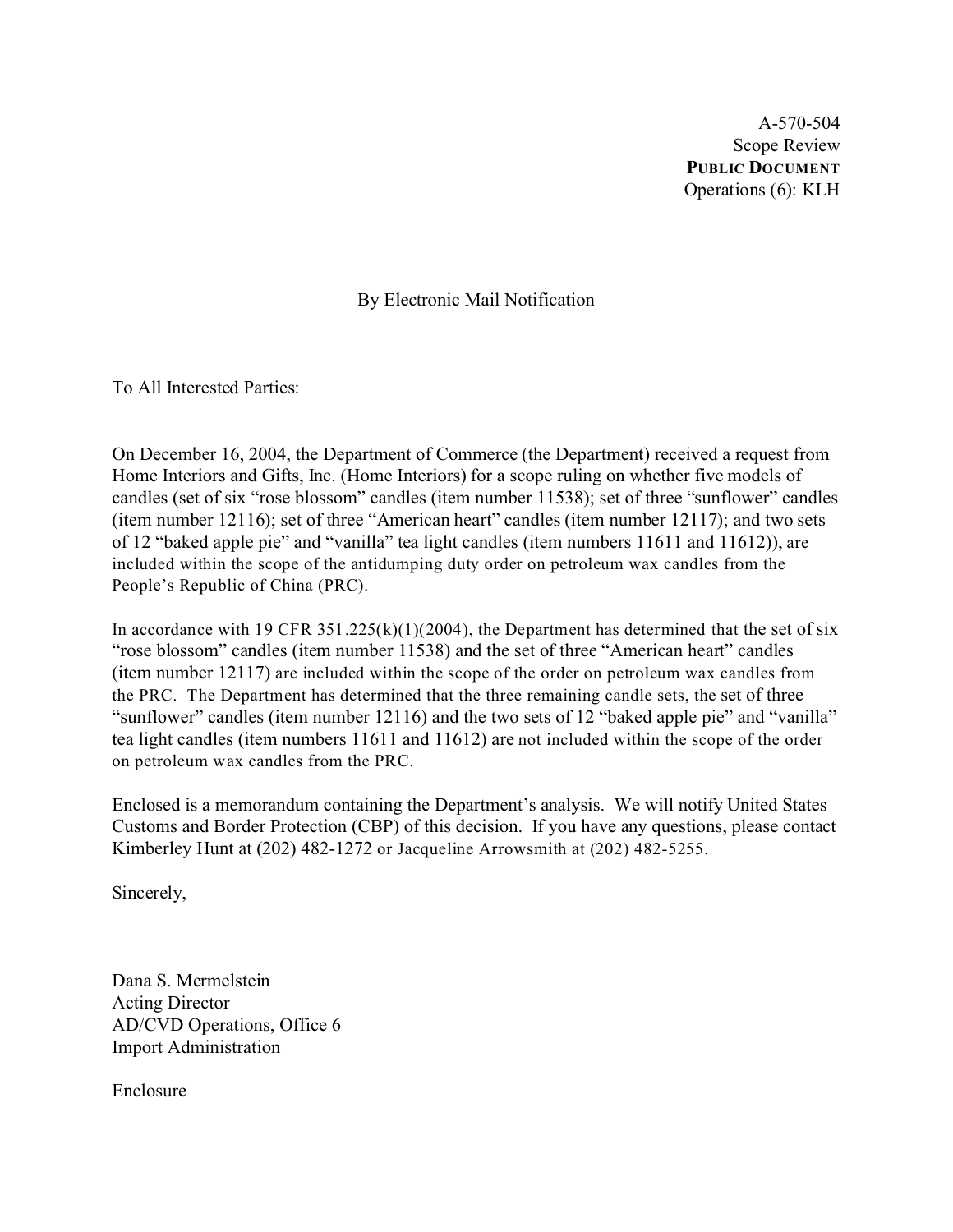A-570-504 Scope Review **PUBLIC DOCUMENT** Operations (6):KLH

| <b>MEMORANDUM FOR:</b> | Barbara E. Tillman<br><b>Acting Deputy Assistant Secretary</b><br>for Import Administration                                                             |
|------------------------|---------------------------------------------------------------------------------------------------------------------------------------------------------|
| FROM:                  | Dana S. Mermelstein<br><b>Acting Director</b><br>AD/CVD Operations, Office 6                                                                            |
| <b>SUBJECT:</b>        | Final Scope Ruling: Antidumping Duty Order on Petroleum Wax<br>Candles From the People's Republic of China (A-570-504);<br>Home Interiors & Gifts. Inc. |

#### **Summary**

On December 16, 2004, the Department of Commerce (the Department) received a request from Home Interiors and Gifts, Inc. (Home Interiors) for a scope ruling on five models of candles (set of three "sunflower" candles (item number 12116); set of six "rose blossom" candles (item number 11538); set of three "American heart" candles (item number 12117); and two sets of 12 tea light candles (item numbers 11611 and 11612)) to determine whether these candles are covered by the antidumping duty order on petroleum wax candles from the People's Republic of China (PRC). Petroleum Wax Candles from the PRC: Final Determination of Sales at Less Than Fair Value, 51 FR 25085 (July 10, 1986) (Final Determination); Antidumping Duty Order: Petroleum Wax Candles from the People's Republic of China, 51 FR 30686 (August 28, 1986) (Order). In accordance with 19 CFR  $351.225(k)(1)$ , the Department finds that two out of five of Home Interiors' candle sets are within the scope of the Order. The Department has further determined that the set of three "sunflower" candles (item number 12116) and two sets of 12 tea light candles (item numbers 11611 and 11612) are not included within the scope of the Order.

#### **Background**

Home Interiors filed its request for a scope ruling in proper form on August 28, 2002, and again on December 29, 2004, after the Department requested a proper testing certificate and additional samples of the candles in November 2004. On June 28, 2002, the National Candle Association (NCA), petitioner and an interested party in this proceeding, filed comments opposing Home Interiors' request. No rebuttal briefs were filed.

#### **a. Product Descriptions**

Home Interiors' request concerns two sets of "flower" floater candles, one set of three "American heart" floater candles and two sets of 12 "baked apple pie" and "vanilla" tea light candles. Home Interiors provided samples of all five sets of candles included in its scope request: the "sunflower" floater candle set (item number 12116); "rose blossom" floater candle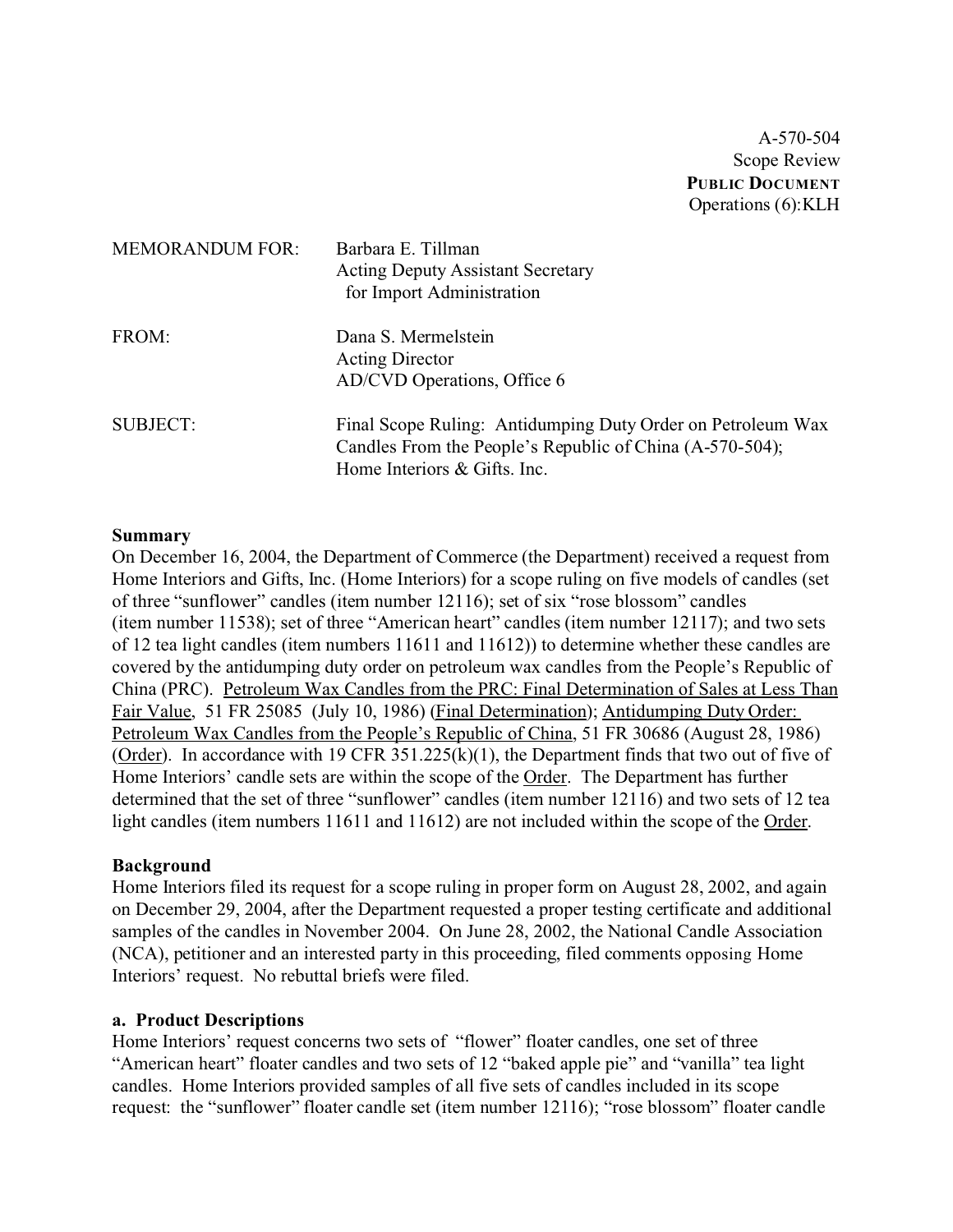set (item number 11538); "American heart" floater candle set (item number 12117); and two sets of 12 tea light candles which are described as "baked apple pie" tea light candles (item number 11611) and "vanilla" tea light candles (item number 11612).

The first candle set, the set of three "sunflower" floater candles (item number 12116), is described by Home Interiors as a set of three, three-dimensional sunflowers which resemble cut sunflower blooms when floating on water. Home Interiors states that on each candle, each bright yellow petal overlaps the next with clearly defined jagged tips and there are two green leaves extending out of both sides of the flower shape with clearly visible veins.

The second candle set, the set of six "rose blossom" floater candles (item number 11538), is described by Home Interiors as a set of six three-dimensional cut rose blossoms with molded petals which overlap with defined edges which undulate. Home Interiors states that the largest portion of the outside rim of the candle represents six curved petals, each separated from the next and the inside row of petals is another raised row of five petals also separated by defined, molded lines. Finally, Home Interiors claims that the center of the blossom contains overlapping petals and the very center of the candle contains the wick.

The third candle set, the set of three "American heart" floater candles (item number 12117), is described by Home Interiors as a set of three heart-shaped floating candles which are decorated on the top with vertical red and white stripes, and a solid blue area with approximately 10 white stars, made to resemble an American flag design.

The fourth and fifth candles, the two sets of 12 "baked apple pie" tea light candles and "vanilla" tea light candles (item numbers 11611 and 11612), are described by Home Interiors as scented tea lights made from palm oil and paraffin wax which are scented to smell like baked apple pie and vanilla, respectively.

#### **b. Home Interiors' Request**

In its August 29, 2002, request, Home Interiors argues that the "sunflower" floater candle set (item number 12116), the "rose blossom" floater candle set (item number 11538), and the "American heart" floater candle set (item number 12117) should not be included within the scope of the Order because they are identifiable objects and thus, fall within the novelty candle exception. Home Interiors further argues that the two sets of 12 tea light candles which are described as "baked apple pie" tea light candles (item number 11611) and "vanilla" tea light candles (item number 11612) should not be included within the scope of the Order because these candle sets are composed primarily of palm oil wax and not petroleum wax.

Home Interiors argues that each "sunflower" candle in the set of three "sunflower" floating candles and each "rose blossom" in the set of six "rose blossom" floating candles is in a threedimensional form which clearly identifies it as a sunflower or a rose blossom, respectively. Home Interiors states that in a bowl of water, the flat bottom of these candles give them the appearance of a cut flower bloom floating on water. Home Interiors further claims that the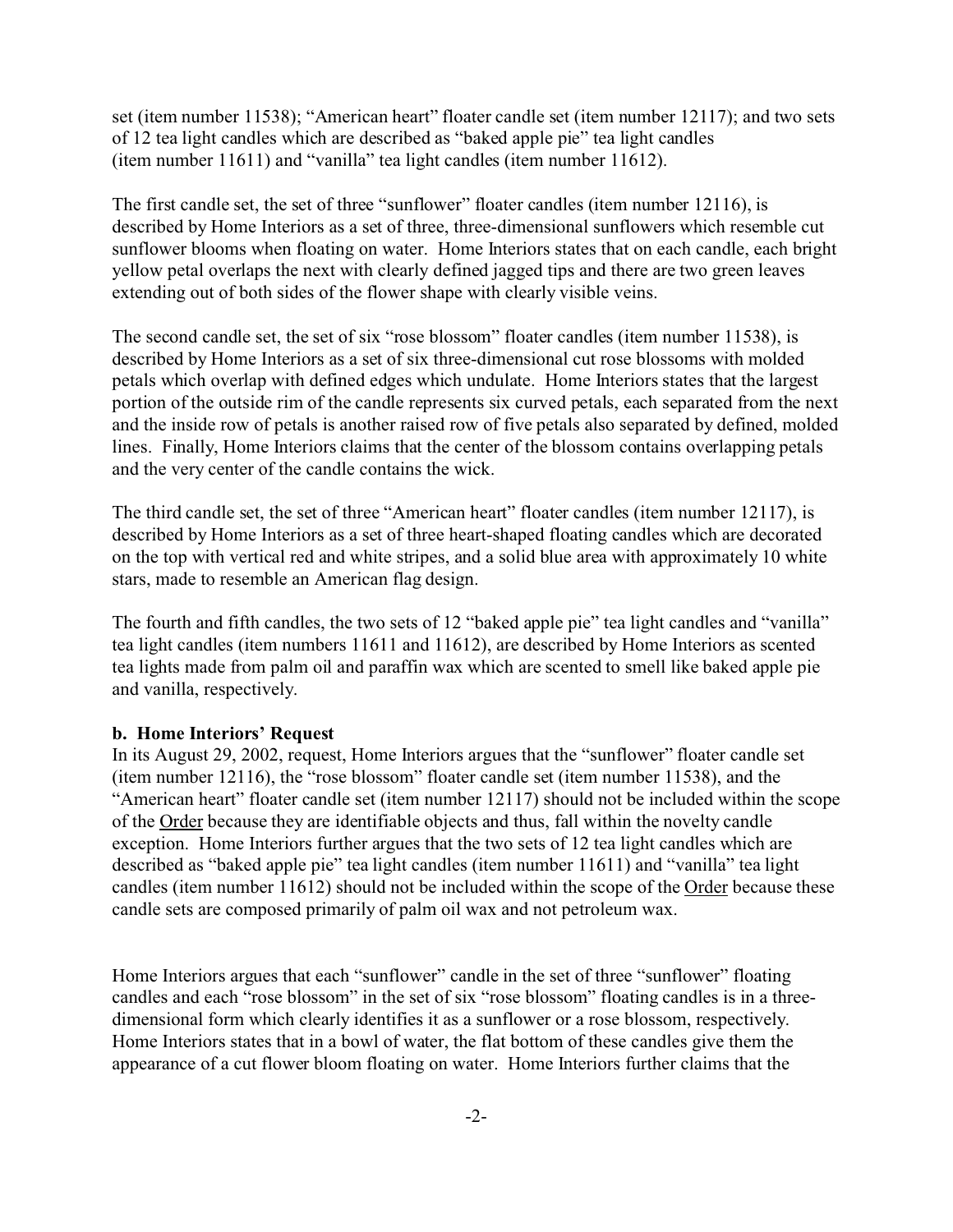candles are advertised and displayed as floating flower candles and the expectation of the ultimate purchaser and the intricacy of the design suggest that the candle is more than merely a votive. In support of Home Interiors' claims, Home Interiors cites several cases where the Department found certain candles to be in the shape of identifiable objects and thus, outside of the scope of the Order. See, e.g., Final Scope Ruling – Antidumping Duty Order on Petroleum Wax Candles From the People's Republic of China (A-570-504); Jo-Ann Stores (January 29, 2002) (Jo-Ann Stores Ruling) (the Department determined that a candle in the shape of an open flower blossom is an identifiable object and thus, not within the scope of the Order); Final Scope Ruling – Antidumping Duty Order on Petroleum Wax Candles From the People's Republic of China (A-570-504); Et Al Imports (July 2, 1998) (Et Al May Imports Ruling) (the Department determined a candle in the shape of bamboo with circular knuckles and knots along several points of the stalk to be in the form of an identifiable object and thus not within the scope of the Order); Final Scope Ruling – Antidumping Duty Order on Petroleum Wax Candles From the People's Republic of China (A-570-504); Ender, Inc. (January 11, 2000) (Ender January Ruling) (the Department determined that a dragonfly candle with an engraved impression of a dragonfly on the front and roughly hewn edges was not within the scope of the Order); Final Scope Ruling – Antidumping Duty Order on Petroleum Wax Candles From the People's Republic of China (A-570-504); Sun-It Corporation (May 16, 1995) (Sun-It Ruling) (the Department determined that Sun-It's gigantic fruit, pumpkin, and porch torch candles molded in the shape of either a rose bloom or a lily were outside of the scope of the Order because they are identifiable objects); and Final Scope Ruling – Antidumping Duty Order on Petroleum Wax Candles From the People's Republic of China (A-570-504); Midwest of Cannon Falls (October 30, 1996) (Midwest Ruling) (the Department determined that a taper candle in the shape of an asparagus was not within the scope of the Order).

Additionally, Home Interiors points to Final Scope Ruling – Antidumping Duty Order on Petroleum Wax Candles From the People's Republic of China (A-570-504); Avon Products (July 11, 2001) (Avon July Ruling) (the Department determined that candles in the shape of a bunny, a duckling, a topiary, and a pinecone are all identifiable objects and not included within the scope of the Order); Final Scope Ruling – Antidumping Duty Order on Petroleum Wax Candles From the People's Republic of China (A-570-504); J.C. Penney Purchasing Corporation (May 21, 2001) (J.C. Penney May Ruling) (the Department determined a red house candle, a chocolate house candle, a church candle, a pinecone tea light candle, a Christmas ornament candle, a pinecone candle, an apple candle, a pumpkin candle, and a gourd candle to be outside the scope of the Order because they were found to be identifiable objects); Final Scope Ruling – Antidumping Duty Order on Petroleum Wax Candles From the People's Republic of China (A-570-504); Avon Products (May 4, 2001) (Avon May Ruling) (the Department determined that a three piece, heart-shaped puzzle candle was not within the scope of the Order because it falls within the identifiable object novelty exception); and Final Scope Ruling – Antidumping Duty Order on Petroleum Wax Candles From the People's Republic of China (A-570-504); J.C. Penney Purchasing Corporation (November 9, 2001) (J.C. Penney November Ruling) (the Department determined two candles in the shape of open rose blossoms and a candle in the shape a leaf with clear delineation of the leaf edges and points, and with veins imprinted on the leaf surface, to be identifiable objects and not within the scope of the Order). Home Interiors states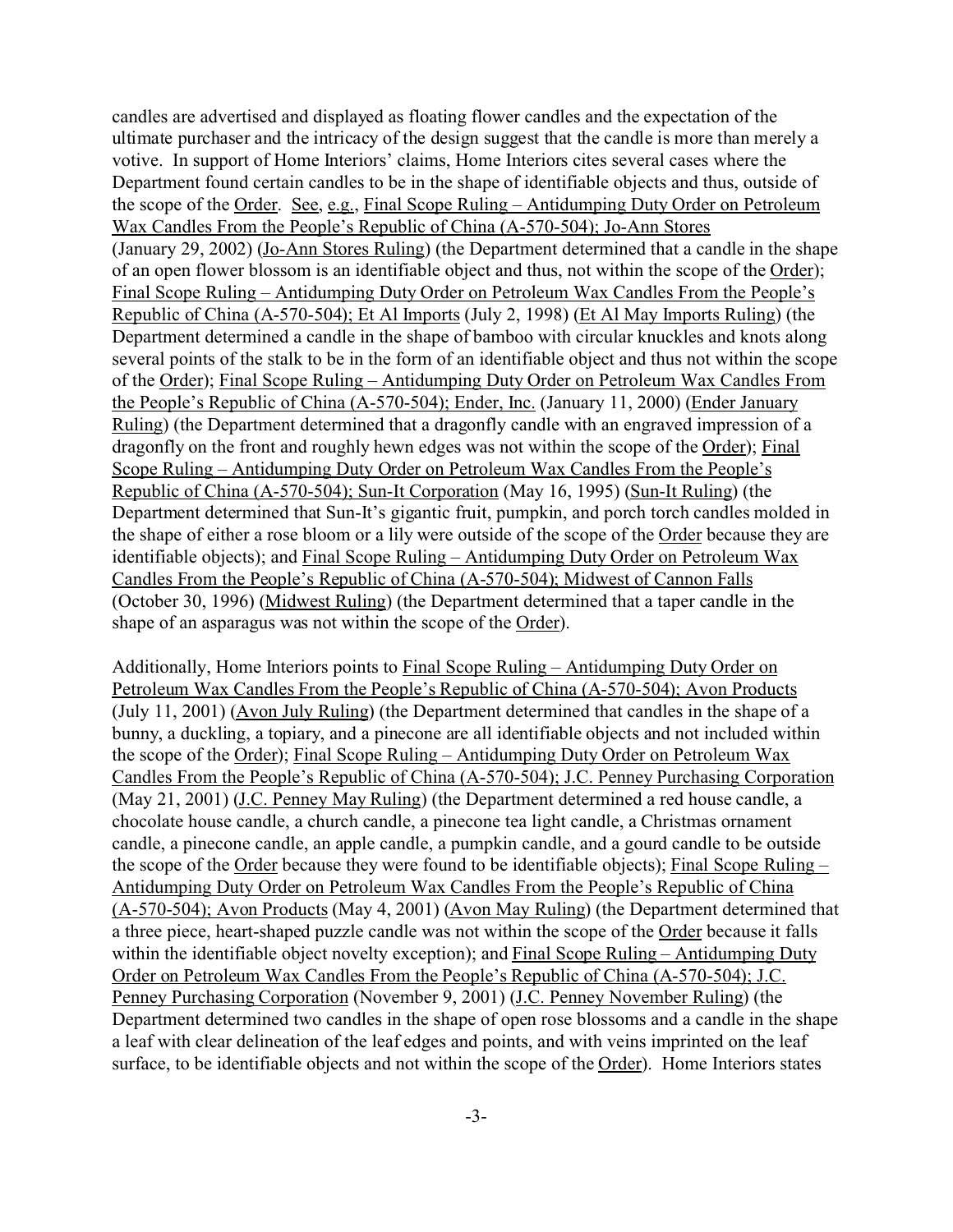that, based on the Department's findings in these cases, both Home Interiors' set of three "sunflower" candles and Home Interiors' set of six "rose blossom" candles should not be included within the Order, because its candles, like the candles in the cases it cited, are identifiable objects.

Home Interiors further explains that each "rose blossom" candle in the set of six "rose blossom" candles was specifically designed in the shape of a rose blossom, which is the company logo; Home Interiors argues that the design of the candle shows it to be in the shape of an identifiable object. Home Interiors argues that the candle is three-dimensional and recognizable as a cut rose blossom from all sides, and that the bottom of the candle is slightly rounded and uncharacteristic for use as a votive and, thus, is not of a shape delineated within the specific language of the scope of the Order.

In its December 29, 2004, submission, Home Interiors quotes the Department's ruling in Final Scope Ruling – Antidumping Duty Order on Petroleum Wax Candles From the People's Republic of China (A-570-504); Global Shop, Inc. (November 24, 2004) (Global Shop, Inc.) (the Department determined that the Global Shop snowman candle was in the shape of a snowman, which they found to be an identifiable object and therefore not included within the scope of the Order) and argues that the "sunflower" and "rose blossom" candles are distinctly recognizable as flowers from all angles. Home Interiors further argues that each candle is highly detailed and clearly shows all of the features of a flower bloom. Additionally, Home Interiors claims that the "sunflower" candle has yellow petals attached to a green stem, which Home Interiors argues unmistakably identifies it as a sunflower. Home Interiors argues that, to be consistent with the Department's previous rulings on novelty candles with identifiable shapes, the Department should find that the set of three "sunflower" candles and the set of six "rose blossom" candles are outside the scope of the Order.

In Home Interiors' August 29, 2002, submission, Home Interiors claims that the "American heart" floating candle is in the shape of an identifiable object. In support, Home Interiors cites the J.C. Penney May Ruling; the Jo-Ann Stores Ruling (the Department determined that a floating heart candle qualified for the identifiable object novelty exception and thus, was not within the scope of the Order); and the Avon May Ruling (the Department determined that a three piece, heart-shaped puzzle candle was not within the scope of the Order because it falls within the identifiable object novelty exception). Additionally, Home Interiors claims that the candles are marketed and advertised only for the 4<sup>th</sup> of July holiday and an early patriotic Christmas holiday. Home Interiors points to the Home Interiors catalog, which shows these candles as burning decorations with Uncle Sam and sparklers which Home Interiors claims are both symbols of the 4<sup>th</sup> of July. Home Interiors argues that the "American heart" floating candle is an example of one of its Christmas decorations with a patriotic motif. According to Home Interiors, the Christmas theme of the advertisement is evidenced by the patriotic snowman and the fact that the candles are floating in a bowl surrounded by evergreen foliage with silver Christmas balls. Home Interiors claims that the candle should be excluded from the Order on the basis of the holiday novelty exception because of the limited selling season for these candles.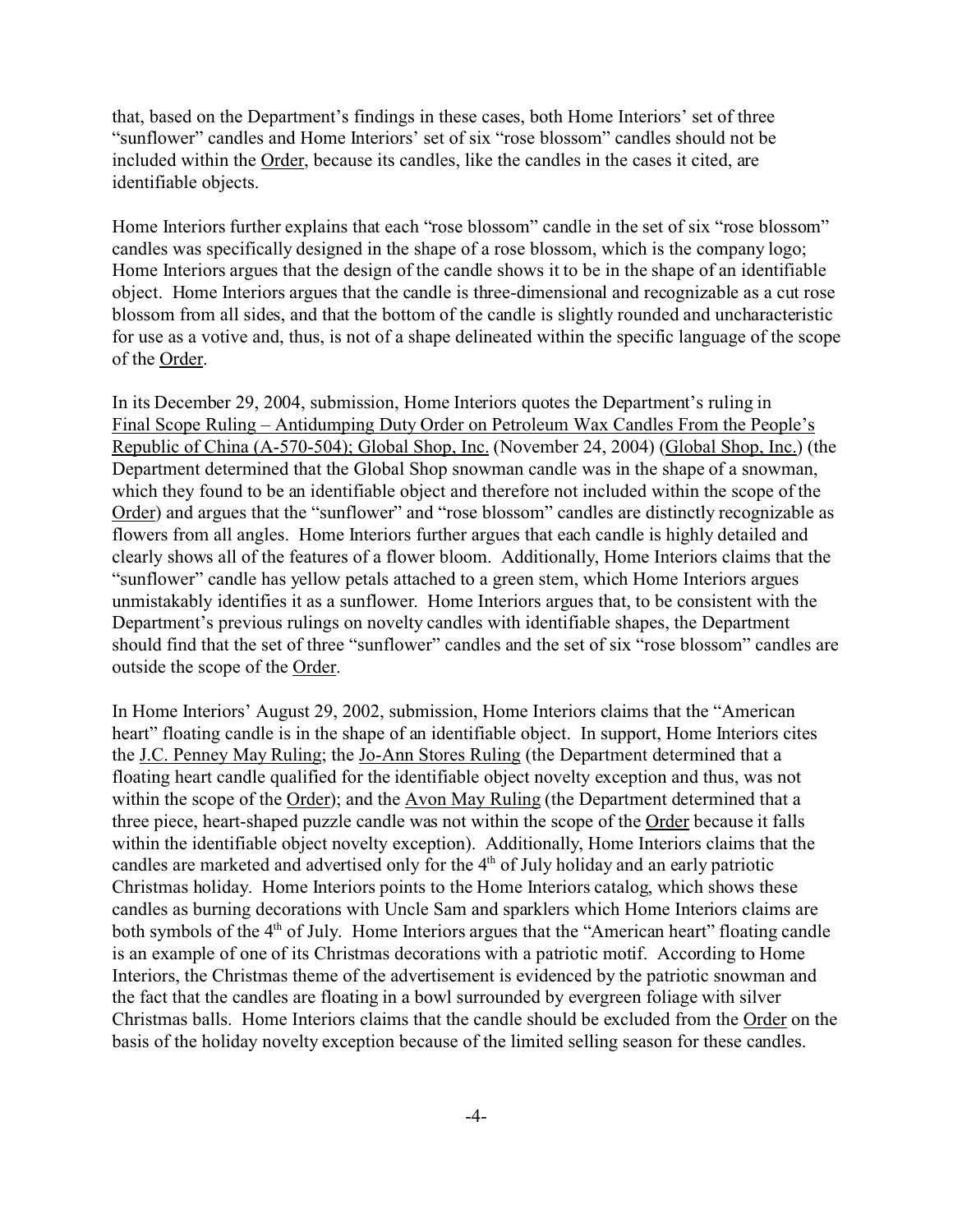In Home Ineriors' December 29, 2004, submission, Home Interiors argues that the Department's statement in a previous scope decision that heart-shaped candles containing scenes or symbols specifically related to a holiday or other special event are outside the scope of the Order places Home Interiors set of three "American heart" candles outside of the scope of the Order, because Home Interiors argues that the candle clearly depict an American flag which Home Interiors claims is the symbol for the 4th of July, a national holiday and special event. See Final Scope Ruling – Antidumping Duty Order on Petroleum Wax Candles From the People's Republic of China (A-570-504); San Francisco Candle Company (June 12, 2003) (San Francisco Ruling) (the Department determined that a "crackle heart" candle, a "concentric heart" candle and a "moonlight candy cane" floater candle were within the scope of the Order because these candles do not contain scenes or symbols which are specifically related to a particular holiday nor were these candles found to be identifiable objects because the Department found they were not identifiable from multiple angles). Home Interiors argues that the marketing materials for the set of three "American heart" candles support the specific holiday or event that these candles are related to, as these candles are surrounded by an image of Uncle Sam and sparklers. Home Interiors adds that the only other market for these candles is in conjunction with patriotic Christmas motifs which is evidenced by patriotically dressed Santas and what Home Interiors labels as other symbols of the Christmas holiday, many of which are specifically manufactured to hang on Christmas trees. Home Interiors requests that the set of three "American heart" candles be ruled outside the scope of the Order.

Home Interiors, in its August 29, 2002, submission claims that its set of 12 "baked apple pie" and "vanilla" tea light candles are made from palm oil and paraffin wax and should be excluded from the Order because their content does not fall specifically within the scope of the Order. Home Interiors cites three cases in which Home Interiors claims the Department found blended beeswax and paraffin to be outside of the scope of the Order. See Final Scope Ruling – Antidumping Duty Order on Petroleum Wax Candles From the People's Republic of China (A-570-504); Costco Wholesale (December 10, 1998) (Costco Ruling) (the Department determined that Costco's candles, which are composed of 81 percent beeswax and 19 percent petroleum wax, are outside of the scope of the Order); Final Scope Ruling – Antidumping Duty Order on Petroleum Wax Candles From the People's Republic of China (A-570-504); Et. Al Imports (December 11, 1998) (Et. Al Imports April Ruling) (the Department determined that Et.0 Al's candles, which are composed of 80 percent beeswax and 20 percent petroleum wax, are outside of the scope of the Order); and Final Scope Ruling – Antidumping Duty Order on Petroleum Wax Candles From the People's Republic of China (A-570-504); Ocean State Jobbers, Inc. (December 18, 1998) (Ocean State Jobbers Ruling) (the Department determined that Ocean State Jobbers' candles which are composed of 80 percent beeswax and 20 percent petroleum wax are outside of the scope of the Order). Specifically, Home Interiors states that the language in these rulings states that " $\{t\}$ he ITC determined that certain blended candles which are composed of less than 100% petroleum wax are not a like product and therefore, are outside the scope of the antidumping order on petroleum wax candles from the People's Republic of China." See Costco Ruling; Et. Al Imports; and Ocean State Jobbers Ruling. Home Interiors cites three other rulings, the J.C. Penney May Ruling; Final Scope Ruling – Antidumping Duty Order on Petroleum Wax Candles From the People's Republic of China (A-570-504); Cherrydale Farms (October 6, 2000) (Cherrydale Farms Ruling) (the Department determined that a "fruit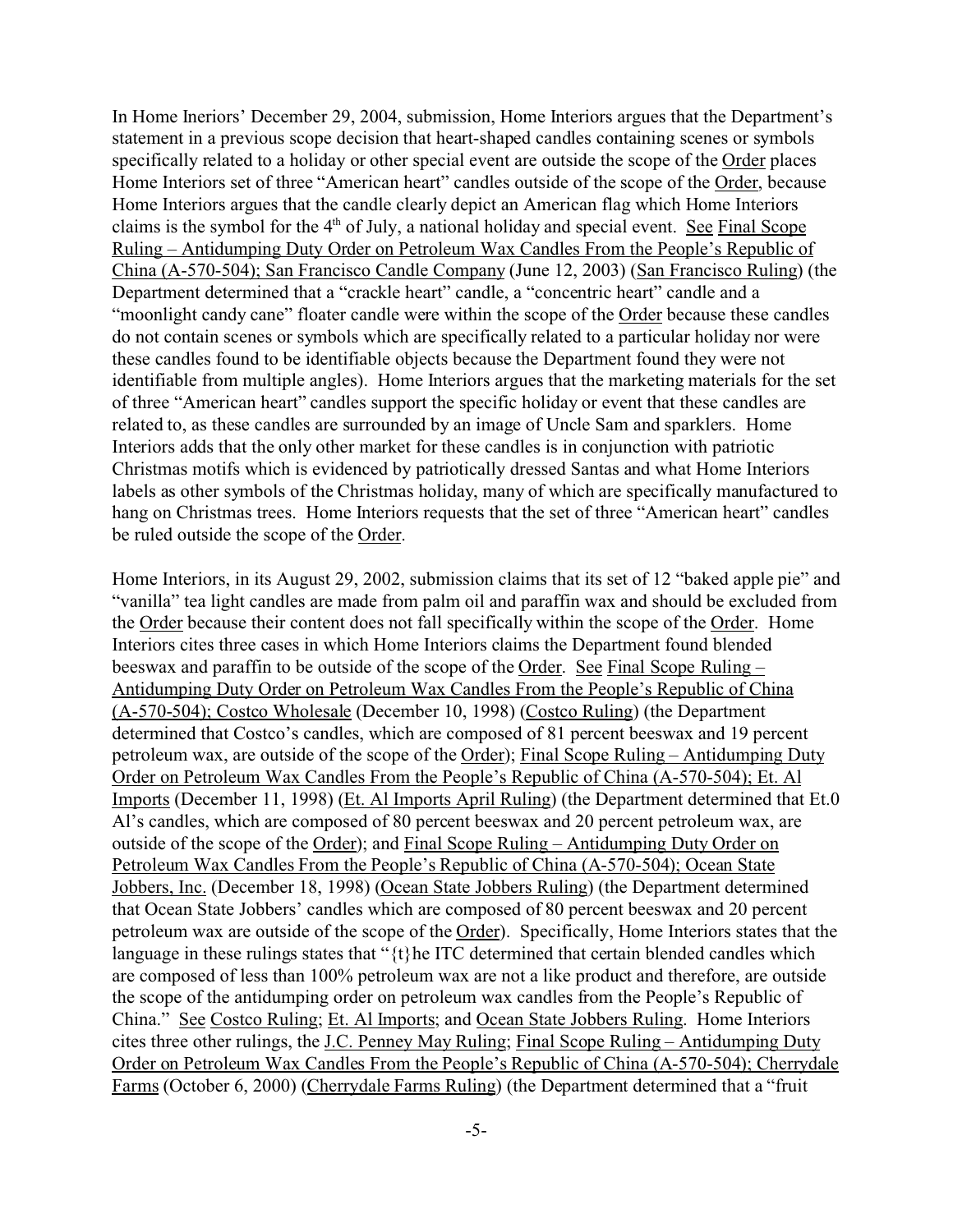gel" candle fell within the scope of the Order because the Commission had found that the Order covers petroleum wax candles composed of over 50 percent petroleum wax and further found that this includes various wax filled containers, irrespective of the form the wax found in the containers may take); and Final Scope Ruling – Antidumping Duty Order on Petroleum Wax Candles From the People's Republic of China (A-570-504); Meijer, Inc. (June 11, 1998) (Meijer Ruling) (the Department determined that i) a candle made of vegetable wax is not included in the scope of the Order, and ii) it was unwilling to offer an advisory opinion regarding the hypothetical petroleum wax candle in Meijer's submission, which requested that the Department clarify whether a submitted vegetable wax filled glass container would have been subject to the Order had it been filled with petroleum wax instead of vegetable wax). Home Interiors claims that, in the J.C. Penney May Ruling, the Department determined that a candle made up of 58 percent palm oil did not constitute a petroleum wax candle within the meaning of the Order. Further, Home Interiors argues that, in the Cherrydale Ruling, the Department stated: "{T}he Commission has found that petroleum wax candles are those composed of over 50 percent petroleum wax (candles from the People's Republic of China, (USITC Pub. 1888, Aug. 1986 4-5))" and Home Interiors claims that Home Interiors' tea lights contain considerably less than 50 percent petroleum wax. Third, Home Interiors argues that, in the Meijer Ruling, the Department clearly stated that "a candle made from vegetable wax is not included within the scope of the Order." See Meijer Ruling. Therefore, Home Interiors requests the Department find the products in question, which Home Interiors claims contain less than 50 percent petroleum wax content, be determined to be outside the scope of the Order.

Home Interiors further points to U.S. Customs' Website guidelines where they found 10 U.S. Customs and Border Protection (CBP) rulings, namely NY G85508 (December 29, 2000) (U.S. CBP tariff classification finding for a submitted "palm wax votive" candle, stating that a candle which is 51 percent palm oil wax is not subject to the Order); NY G82778 (October 11, 2000) (U.S. CBP tariff classification for a submitted "pink pillar" candle, stating that a candle which is made of a blend of 52 percent palm oil wax, 46 percent paraffin wax, and 2 percent oil fragrance is not subject to the Order); NY F89490 (July 14, 2000) (U.S. CBP tariff classification for a submitted "pillar" candle stating that a candle which is made of a blend of 51 percent palm oil and 49 percent petroleum wax is not subject to the Order); NY F84932 (March 28, 2000) (U.S. CBP tariff classification for a submitted "wax filled champagne glass" candle stating that a candle containing 55 percent palm oil is not subject to the Order); NY F81135 (January 4, 2000) (U.S. CBP tariff classification for two submitted candles stating that the "marble pillar" candle, containing 99 percent palm oil wax and the "corrugated pillar" candle containing 55 percent palm oil wax are not subject to the Order); NY E88636 (October 21, 1999) (U.S. CBP tariff classification for two submitted candles, the "flower pot" candle and the "ceramic container" candles stating that both candles containing 60 percent palm oil wax and 40 percent paraffin wax, are not subject to the Order); NY E84113 (July 8, 1999) (U.S. CBP tariff classification for three submitted candles stating that all three candles containing 55 percent palm oil wax and 45 percent paraffin wax are not subject to the Order); NY E81404 (May 14, 1999) (U.S. CBP tariff classification for a submitted pillar-shaped candle, stating that a candle which is 55 percent palm oil wax and 45 percent paraffin is not subject to the Order); and NY C87830 (June 2, 1998) (U.S. CBP tariff classification for a submitted "trinket box" candle, stating that a candle which is 100 percent palm oil wax is not subject to the Order), issued for candles with similar contents to that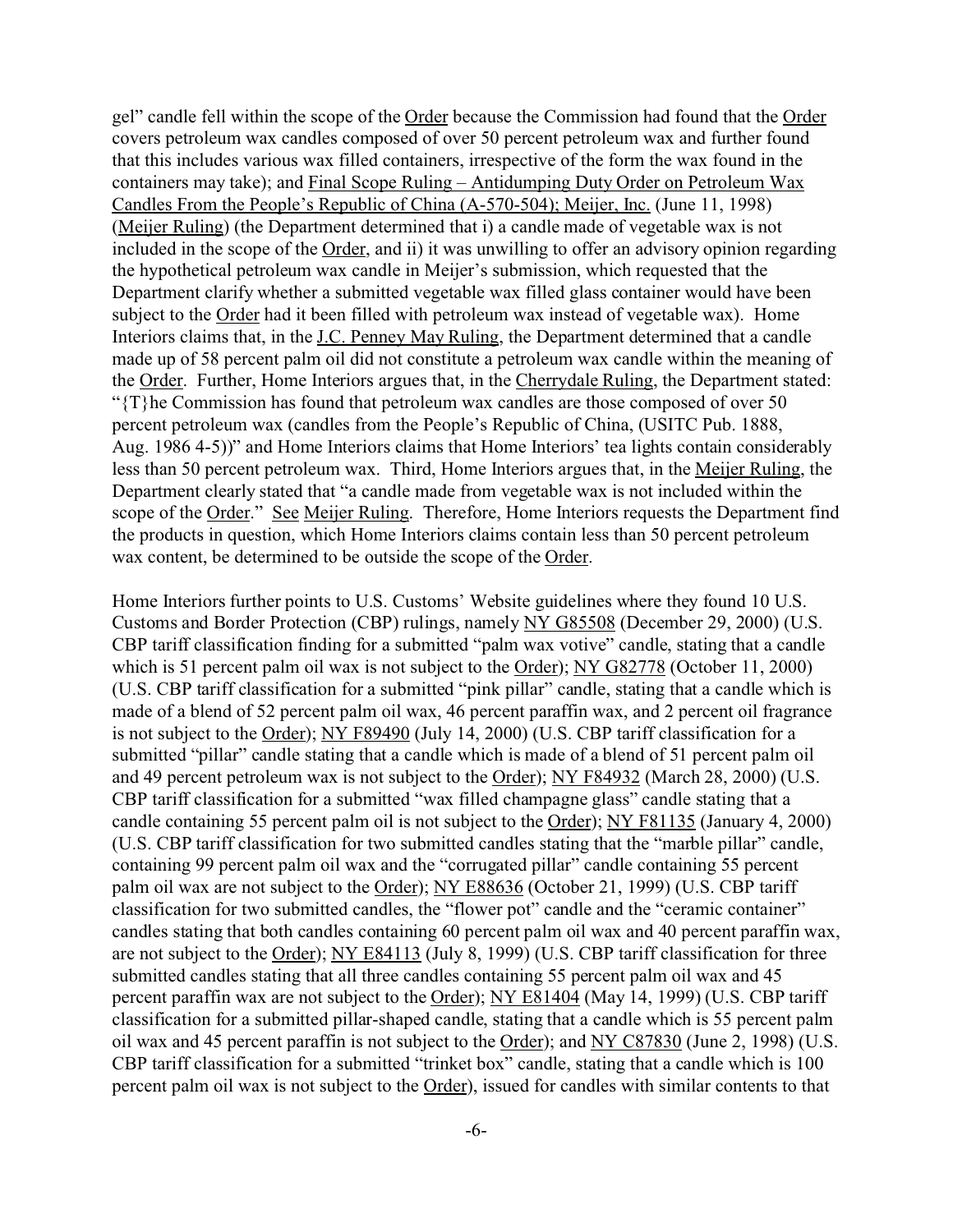of the Home Interiors palm oil tea lights. Home Interiors quotes language from these CBP rulings as stating "...candles made of more than 50% beeswax are not within the scope of the antidumping duty order. In our opinion, candles containing more than 50% palm oil wax are not within the scope of the antidumping duty order." Home Interiors argues that Home Interiors' tea lights are made from a blend of palm oil and paraffin wax and test results from both an overseas laboratory and a U.S. laboratory (Société Générale de Surveillance (SGS) U.S. Testing Company, Inc.) yielded results which showed that the percentage of palm oil is significantly greater than that of the paraffin wax.

Home Interiors states that palm oil wax, like beeswax, is a "natural" component of the tea light candles and is slightly more expensive than petroleum wax and an additional cost is incurred since the candles are imported from the factory to Home Interiors' door in refrigerated containers because that type of candle has a lower melting point than that of petroleum wax candles.

Home Interiors claims that the NCA's argument that Home Interiors selected a more expensive product with higher shipping costs is illogical and unsupported by fact. Additionally, Home Interiors feels that the NCA misrepresents Home Interiors channel of trade. Home Interiors explains that Home Interiors' channel of trade consists of selling its products through 70,000 displayers who hold in-home parties and advertise using monthly brochures and quarterly presentation brochures available exclusively to these displayers. Home Interiors further explains that it does not own any retail outlets or stores and sells only to these displayers. Home Interiors notes that it has been in business since 1957, and is a reputable direct selling company which sells its products and candles at competitive market rates, not at dumped prices. Home Interiors also claims that it is not in direct competition with U.S. candle producers.

With respect to the testing information submitted by Home Interiors as part of its August 28, 2002, submission, the testing certificate it provided from the SGS U.S. Testing Company, Inc. indicates that the tests completed to determine percentages of the lead in the wick, and the percentages of paraffin and palm oil content resulted in the following statistics:

|          | Candle 1    | <b>Candle 2</b> |  |
|----------|-------------|-----------------|--|
|          | Apple       | Vanilla         |  |
| Lead     | $< 0.001\%$ | $\leq 0.001\%$  |  |
| Paraffin | 32.0%       | 32.9%           |  |
| Palm Oil | 66.2%       | 66.0%           |  |

(see Home Interiors' August 28, 2002, submission).

In its December 29, 2004, submission, Home Interiors provided a recent laboratory analysis of two samples of the "baked apple pie" and "vanilla" tea light candle sets, which it claims further supports Home Interiors' contention that the tea lights it imports fall outside of the scope of the Order. The analysis was performed by SEA, Ltd. (SEA) which is a U.S. independent testing laboratory that is accredited by CBP under Chapter 34 of the Harmonized Tariff Schedule of the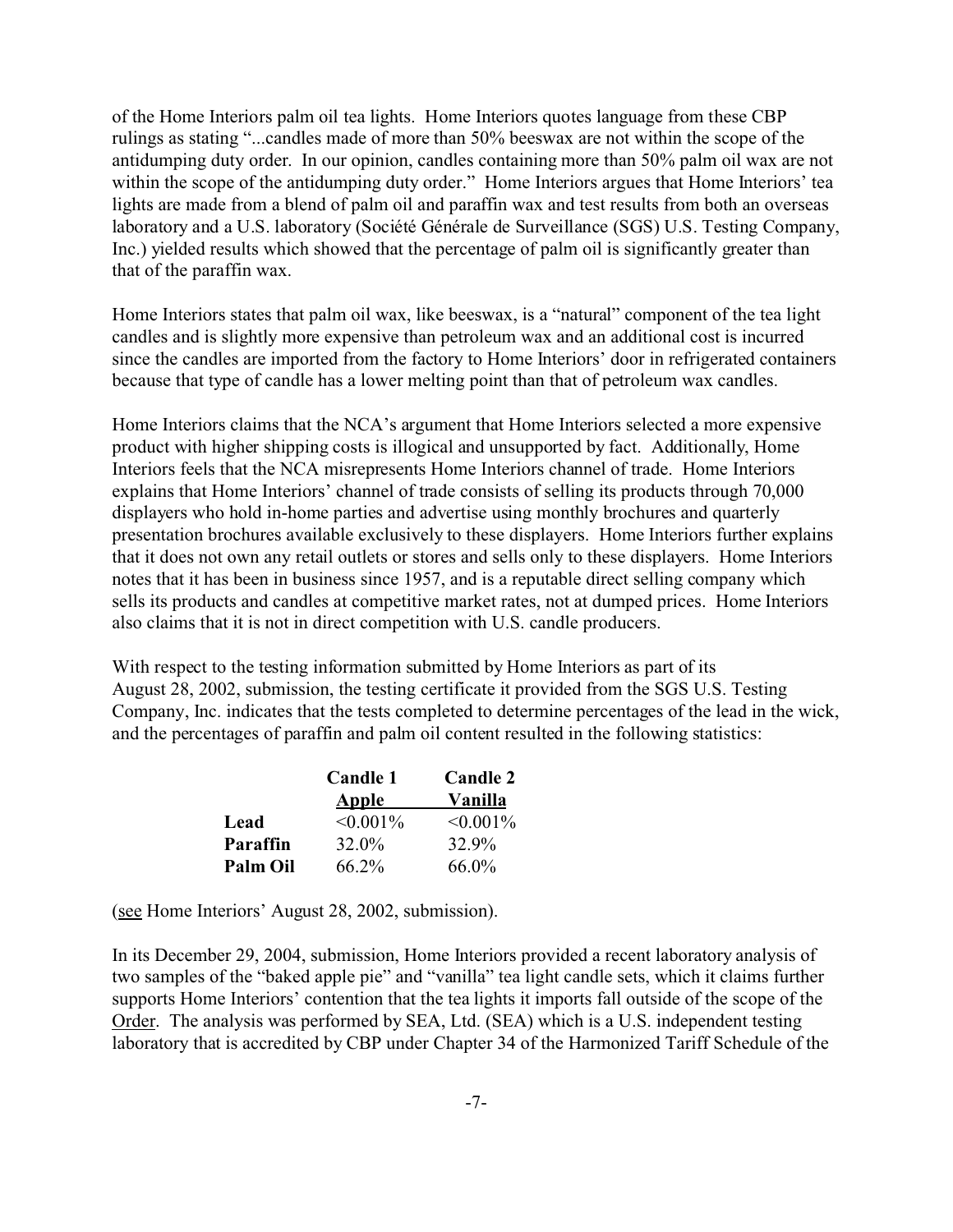United States (HTSUS) to conduct analyses to determine the percentage of paraffin wax in candles using United States Customs Laboratory (USCL) methods 34-07 and 34-08. Home Interiors submitted two of the "baked apple pie" tea lights and two of the "vanilla" tea lights to SEA, requesting a determination as to the percentage of paraffin and palm oil wax concentrations in the candles, using the USCL method 34-07 and a modified version of AOCS method TI 1a-64. SEA noted that these tests were conducted to determine whether the candles submitted for analysis were subject to the Order. The SEA report explains the process and the results of the testing which are as follows:

## **Table 1** Results of Analysis for the Determination of Paraffin Concentration and Palm Wax Concentration in Tea Light Candles by Weight

| Sample             | Percent Paraffin | Percent Palm Wax |
|--------------------|------------------|------------------|
| 1. Baked Apple Pie | 37.5%            | .56%             |
| 2. Baked Apple Pie | $42.3\%$         | .54%             |
| 3. Vanilla         | $33.7\%$         | 67%              |
| 4. Vanilla         | 32.9%            | 67%              |

## **Table 2** Results of Individual Analysis of Each Candle for Percent Paraffin Weight

| Run 1    | Run 2    | Average  |
|----------|----------|----------|
| 38.6%    | $36.3\%$ | 37.5%    |
| 42.8%    | $41.7\%$ | $42.3\%$ |
| $34.1\%$ | 33.2%    | 33.7%    |
| 33.5%    | 32.2%    | 32.9%    |
|          |          |          |

SEA in its laboratory results states that Table 1 lists the results of the percentage of paraffin in each candle expressed as an average value of the duplicate analysis and the percentage of palm wax as determined by the method described in the analysis report. SEA provided submissions that state that the results of the palm wax determination are based on a single analysis per sample. SEA's provided submission also concludes that the tea light candles Home Interiors submitted were found to contain, on average, less than 50 percent paraffin in all analyses. SEA points out that the results were similar in the duplicate sample analyses found in each analysis. SEA further explains that Table 2 lists the individual analysis for each tea light candle for the determination of paraffin using USCL Method 34-07. SEA claims that, based upon the results, the submitted tea light candles are not subject to the Order because the candles contain less than 50 percent petroleum paraffin by weight.

In explaining the process of how these results were achieved, SEA stated that all four of the candles were individually placed into containers and melted in an oven. While the samples were molten, SEA mixed the samples to ensure they were homogenized. SEA's provided submission states that a portion of each sample was then analyzed in accordance with USCL Method 34-07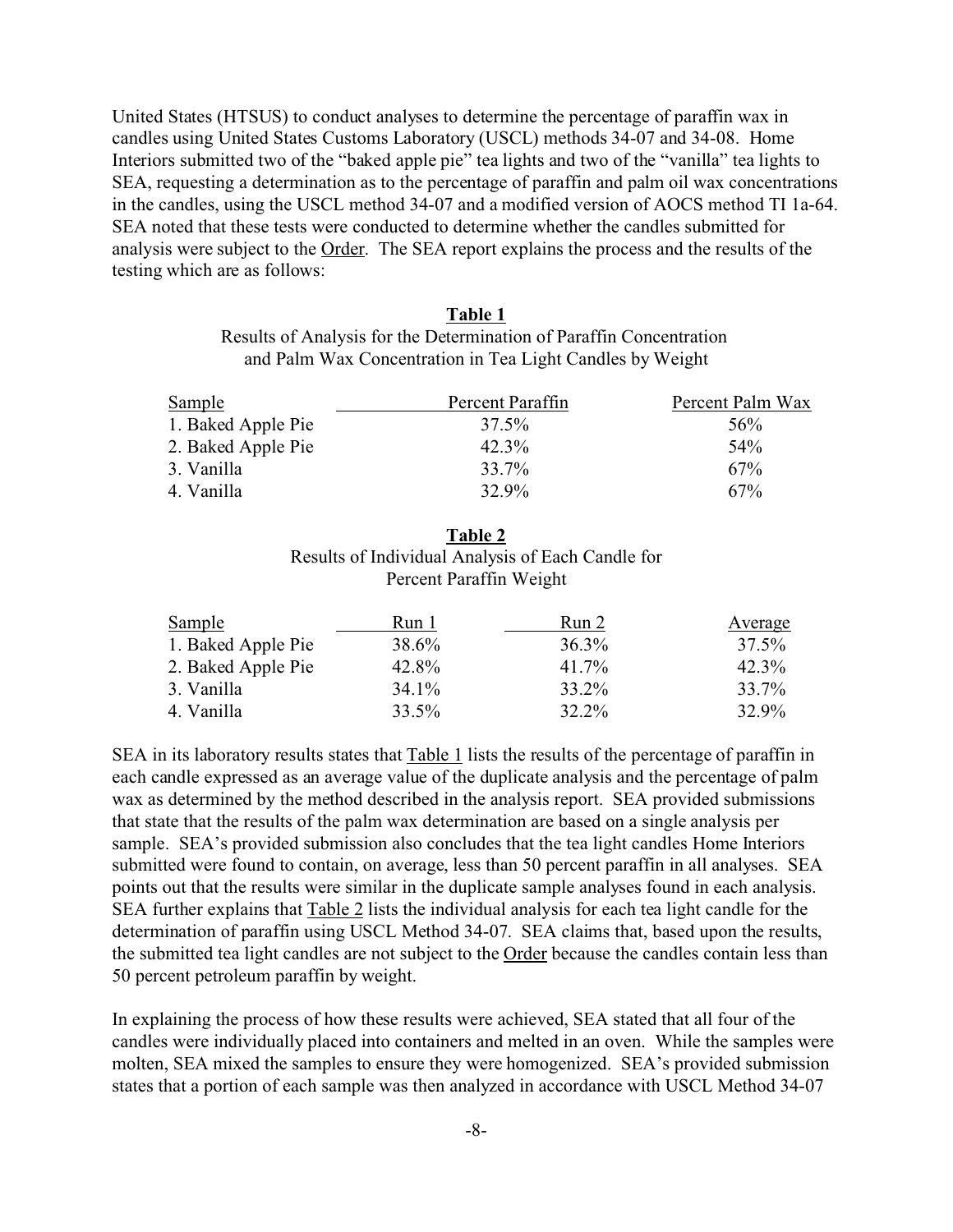(Quantitation of Paraffin in Beeswax and Other Waxes by High Temperatures Capillary Gas Chromatography). SEA notes that this method utilizes the method of standard additions so that an accurate determination of the paraffin concentration can be made. SEA's laboratory results state that each of the two samples analyzed was analyzed twice to assure the accuracy of the results and then another homogenized sample was analyzed using AOCS test method IT 1a-64<sup>1</sup> to determine the saponification<sup>2</sup> value for each candle, which was then ratioed against the saponification value for pure palm wax to determine the percentage of palm wax in each sample.

Additionally, in its December 29, 2004 submission, Home Interiors claims that the Department, in Final Scope Ruling – Antidumping Duty Order on Petroleum Wax Candles From the People's Republic of China (A-570-504); Fleming International Ltd. (May 14, 2003) (Fleming Ruling) (in which the Department found that three candles which are composed of 100 percent vegetable oil wax are not included within the scope of the Order), found that candles with a petroleum wax composition of less than 50 percent fell outside the scope of the Order. Home Interiors argues that this and subsequent rulings by the Department determined that the Order only applied to those candles containing greater than 50 percent petroleum wax by composition. Home Interiors claims their two sets of 12 "baked apple pie" and "vanilla" tea light candles contain significantly less than 50 percent petroleum wax. Home Interiors requests the Department find that the products in question, which Home Interiors claims contain less than 50 percent petroleum wax content, are determined to be outside the scope of the Order.

Finally, Home Interiors mentioned that it owns Laredo Candle Company, a large domestic producer of similar tea light candles which realizes approximately \$200 million in U.S. retail sales revenues annually. Home Interiors claims that, as a consequence of this relationship, Home Interiors has a significant investment in and incentive to protect domestic candle producers, and that it supports the candle industry's goal of protection from foreign dumping.

### **c. The National Candle Association's Comments**

In its comments, the NCA retraces the history of the antidumping duty order, including the import surges and resultant injury suffered by domestic manufacturers which prompted the original September 1985 antidumping petition. The NCA contends that the antidumping statute and antidumping duty orders are remedial in nature and exceptions to them should be construed as narrowly as possible to preserve the efficacy of the Order. In support of its assertion, the NCA cites the holding of the Court of International Trade in Russ Berrie ("a candle must be specifically designed for use only in connection with a religious holiday or special event to fall within the novelty candle exception"). See Russ Berrie & Co., Inc. v. United States, 57 F. Supp. 2d 1184, 1194 (CIT July, 1999) (Russ Berrie). The NCA argues that the Department has

<sup>&</sup>lt;sup>1</sup> The "saponification value" is a testing method used to determine the percentage of paraffin and palm wax concentrations in the candles. See Home Interiors December 29, 2004, submission.

 $2$  This is a measure of the alkali reactive groups in oil. The value is the measure of the amounts of triglycerides, diglycerides, and fatty acids found in vegetable wax. See Final Scope Ruling – Antidumping Duty Order on Petroleum W ax Candles From the People's Republic of China (A-570-504); Pier 1 Imports (May 10, 2005).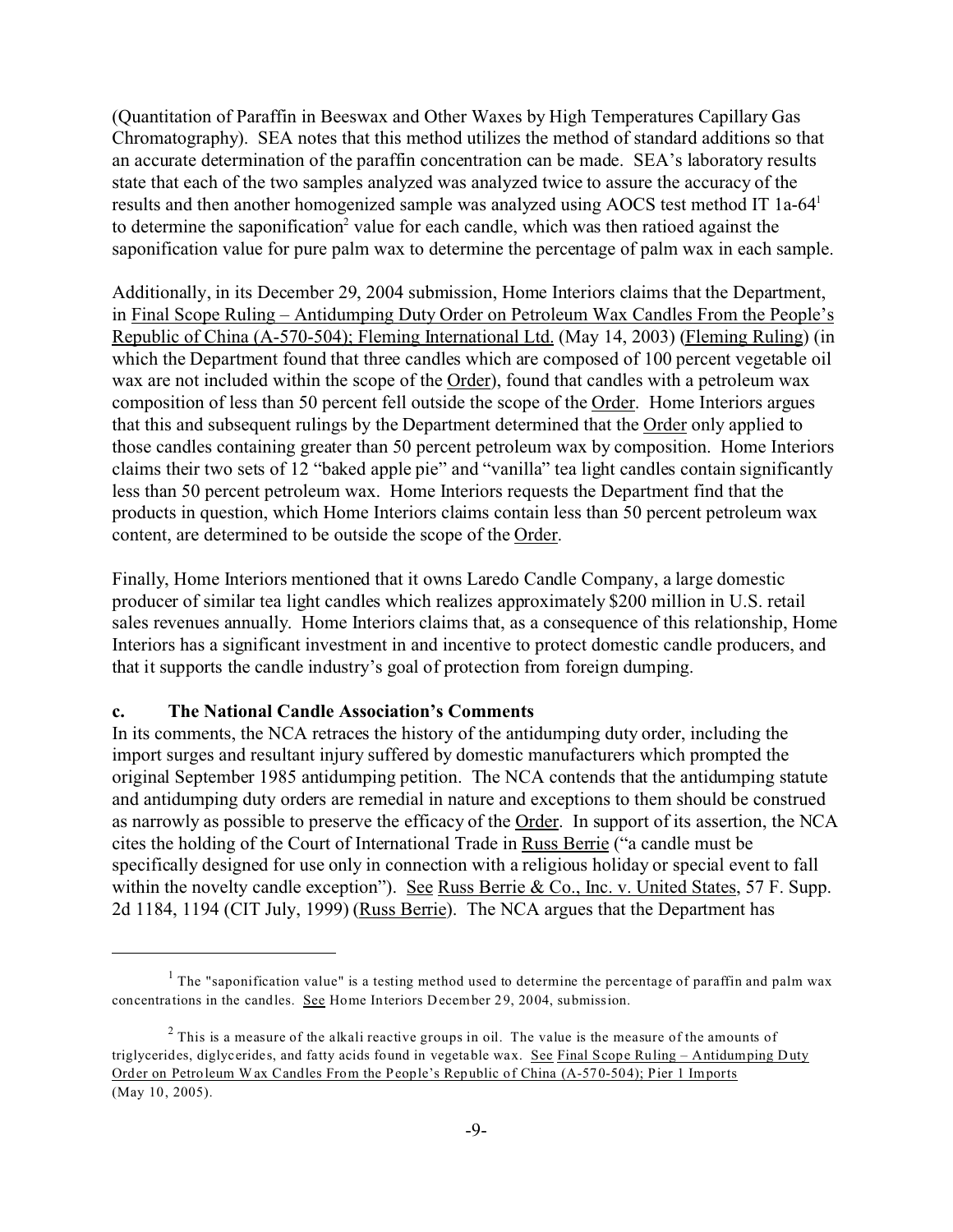narrowly limited the novelty candle exception to figurine candles, candles shaped in the form of identifiable objects, and candles specifically designed for use only in connection with the holiday season. The NCA argues that all of Home Interiors' candles fall within the shapes delineated by the Order and are petroleum wax candles made in the PRC having fiber or paper-cored wicks. The NCA further argues that Home Interiors' candles are not in the shape of identifiable objects, and that Home Interiors candles are not designed for use only in connection with the holiday season. Therefore, it argues, these candles fall within the scope of the Order.

With regard to the set of six "rose blossom" floating candles, the NCA states that each of the candles in the set is a round candle, which falls specifically within the scope of the Order. The NCA next asserts that the flower designs are ubiquitous and are not specifically designed for use only in connection with Christmas. Moreover, the NCA argues that Home Interiors cannot change a round candle into an identifiable object by merely putting a textured surface on it with flowers. In addition, the NCA cites the American Greeting Ruling, where the Department concluded that molded decoration depicting multicolored flowers on a taper does not change a taper into an out-of-scope candle. See Final Scope Ruling – Antidumping Duty Order on Petroleum Wax Candles From the People's Republic of China (A-570-504); American Greetings Corp. (May 4, 2000) (American Greetings Ruling). Furthermore, the NCA states that the Department also determined that the addition of a pattern resembling variegated kernels of corn etched into the sides of a taper does not sufficiently alter the fundamental shape of a taper to make it a candle in the shape of an identifiable object. "The candle is still in the form of a taper, with or without the decorative etched design, distinguishing this product from other identifiable object rulings in the past." See American Greetings Ruling. The NCA next argues that the addition of a textured surface and flowers to Home Interiors' round candle with a flat bottom does not sufficiently alter the fundamental shape of the candle as a round to make it a candle in the shape of an identifiable object. To support its argument, the NCA cites the Endar Ruling, where the Department concluded that "despite the additional molded decorative flower, the candle remains a votive, and an unidentifiable object." See Final Scope Ruling – Antidumping Duty Order on Petroleum Wax Candles From the People's Republic of China (A-570-504); Endar May Ruling (May 21, 2002) (Endar May Ruling) (the Department found that the addition of a molded decorative flower does not put a votive outside of the scope of the Order). Furthermore, the NCA argues that the American Greetings Ruling and the Endar May Ruling are determinative with respect to this candle. Finally, the NCA states that, since they are not specifically designed for use only with respect to a special holiday or event, these candles fall within the scope of the Order. Therefore, the NCA asserts that this set of six candles is specifically covered by the Order and cannot be excluded.

Next, the NCA argues, with respect to the "sunflower" floating candle set, that the molded decorative flower on top of the candle does not change an in-scope round into an out-of-scope candle. To support its argument, the NCA again cites the Endar December Ruling, where the Department concluded that "despite the additional molded decorative flower, the candle remains a votive, and an unidentifiable object." The NCA asserts that for these reasons, and the reasons set forth in the discussion about the "rose blossom" floating candle set, the "sunflower" floating candle set is also specifically covered by the Order and cannot be excluded.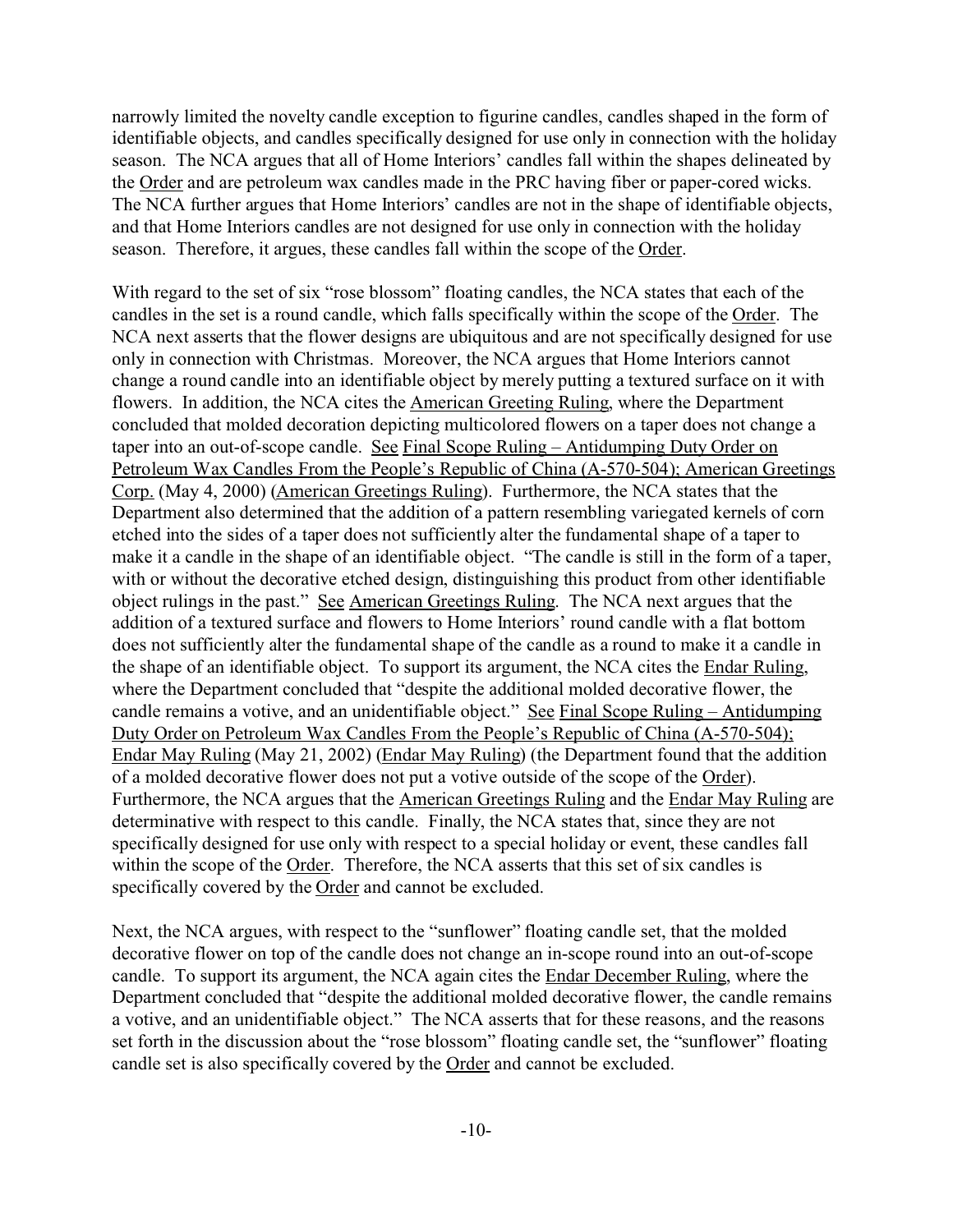In reference to the set of three "American heart" floating candles, the NCA states that the Department has previously determined that a similar candle is "not recognizable as a heart when viewed from the top, bottom, front, back, and sides." See Final Scope Ruling – Antidumping Duty Order on Petroleum Wax Candles From the People's Republic of China (A-570-504); Atico International, Inc. (April 8, 2002) (Atico Ruling) (the Department found that a "valentine heart" candle with a flat bottom was not recognizable as a heart when viewed from the top, bottom, front, back and sides and thus did not qualify for the identifiable object exception to the Order). The NCA next asserts that both the heart design and the red, white, and blue flag motif are ubiquitous and can be used throughout the year. Specifically, the NCA argues that the red, white, and blue flag motif can be used as a demonstration of patriotic commitment. Moreover, the NCA argues that use of this candle is not limited to any specific holiday. Therefore, the NCA maintains that the "American heart" floating candle falls within the scope of the Order and cannot be excluded.

Finally, the NCA contends that the two sets of 12 "baked apple pie" and "vanilla" tea light candles are wax-filled containers and fall specifically within the scope of the Order. In addition, the NCA asserts that there is no design on these candles that would limit their use to a specific holiday or event. Moreover, the NCA argues that, even if Home Interiors' candles were 100 percent palm oil wax, they would fall within the scope of the Order.

Also, the NCA points out that the test results submitted by Home Interiors were conducted by a Hong Kong company. The NCA asserts that these tests are not acceptable because the tests must be conducted by a laboratory in the United States using the appropriate U.S. Customs tests. The NCA adds that the lab tests submitted by Home Interiors indicate a variety of combinations of paraffin wax and palm oil wax which add up to 100 percent of the candle. The NCA claims that this is impossible, since the candles contain scents, color dye, a wick, and/or other additives which compose a significant part of the candle. The NCA maintains that the lab tests only refer to what percent of the total candle is palm wax. The NCA suggests that the Department should require Home Interiors to provide additional U.S. laboratory test results that determine the percentage of palm oil wax and petroleum wax in the candle.

The NCA further asserts that Home Interiors' palm wax candles have similar chemical composition and the same range of essential physical characteristics of petroleum wax candles and must therefore be included within the scope of the Order. See NCA Comments in the Final Scope Ruling – Antidumping Duty Order on Petroleum Wax Candles From the People's Republic of China (A-570-504); Leader Light (Sept. 6, 2001); see also NCA Comments in the Final Scope Ruling – Antidumping Duty Order on Petroleum Wax Candles From the People's Republic of China (A-570-504); Fleming International Ltd. (Oct. 24, 2001). The NCA points out that palm oil alone cannot be used as a candle wax because palm oils are liquid at room temperature. The NCA asserts that, in order to make candles from palm oil, Home Interiors had to change the chemical structure of the oil so that it was no longer palm oil. The NCA explains that, through a process of hydrogenation, the palm oil is substantially transformed into a new product that has similar chemistry to, and the same physical characteristics of petroleum-derived waxes. Consequently, the NCA argues that the effect of the chemical conversion essentially turns the palm oil into the same product as petroleum wax. The NCA further asserts that the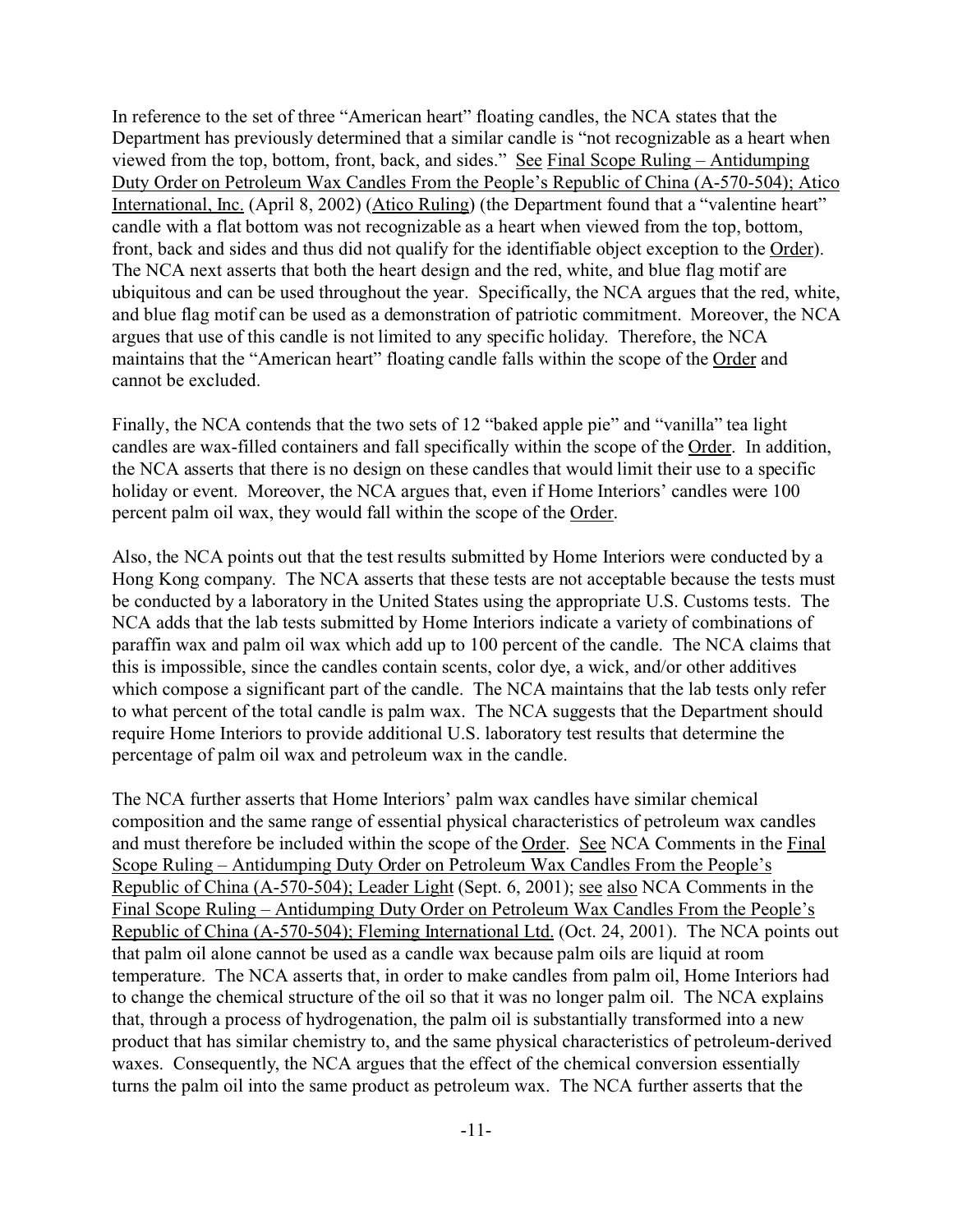term "petroleum wax" in the Order is not limited to the derivation of the wax, but rather the chemical composition and physical characteristics and uses of the wax. Therefore, the NCA argues that, by substantially changing the chemical composition of palm oil into a product with an essentially similar chemical composition and the same physical characteristics of petroleum wax, Home Interiors brought its candles within the scope of the Order.

In addition, the NCA argues that the International Trade Commission (the "Commission") has consistently defined "like product" as a product which is like, or in the absence of like, most similar in characteristics and uses with the article subject to the investigation." See Petroleum Wax Candles from the People's Republic of China (Final), USITC Pub. 1888 (Aug. 1986) at 3-4 (USITC Final). The NCA states that like products have the "same intrinsic qualities and essential characteristics and uses as the subject imports." See USITC Final at 4, n.4. Next, the NCA asserts that any minor differences in the chemical composition or physical characteristics of Home Interiors' candles cannot lead to the conclusion that Home Interiors' candles are not like the candles covered by the Order.See USITC Final; see Final Determination of Sales at Less Than Fair Value: Sulfer Dyes, Including Sulfer Vat Dyes from the United Kingdom, 58 FR 3523, 3254 (1993). Furthermore, the NCA maintains that Home Interiors' candles have the same intrinsic qualities and essential characteristics of petroleum wax candles and are therefore "like" petroleum wax candles. The NCA also argues that Home Interiors' candles are of the same class or kind of merchandise as are the candles subject to the Order, and are covered by the same HTSUS tariff provision; consequently, all of Home Interiors' candles fall within the scope of the Order.

The NCA attached, as an exhibit, a memorandum from Dr. Eric E. Wigg, a former Exxon Research and Engineering Petroleum Wax Technical Expert and Technical Advisor for a refined wax import company, Masterank, Inc., that the NCA argues establishes the scientific evidence of the similarity of chemical composition and physical characteristics of Home Interiors' candles as compared to petroleum wax candles. See the NCA's June 28, 2002, submission. The NCA claims that these candles have been engineered to have the same physical and burning properties as petroleum wax candles with the sole intent of circumventing the Order. In fact, the NCA points out, the goal of the development of vegetable wax candles was to "develop vegetable lipid-based candles which are comparable to traditional petroleum wax candles in appearance and performance."<sup>3</sup> Thus, the NCA maintains that, in order for the vegetable wax candles to compete against petroleum wax candles, the candles must be the same or similar in terms of the important characteristics related to candle performance.

Next, the NCA argues that consumers will be totally confused and will have no knowledge of the chemistry of Home Interiors' candles and petroleum wax candles, because palm wax and petroleum wax candles have the same physical appearance and functions. The NCA points out that the essential physical characteristics will be in the same range of melt point, color, odor and viscosity. Furthermore, the NCA argues that both types of candles are made of wax and have a

 $3$  See Bernard Y. Tao, <u>Development of Vegetable Lipid-Based Candles</u>, attached as Exhibit 2 to the NCA's June 28, 2002, Comments on Home Interiors' Scope Request.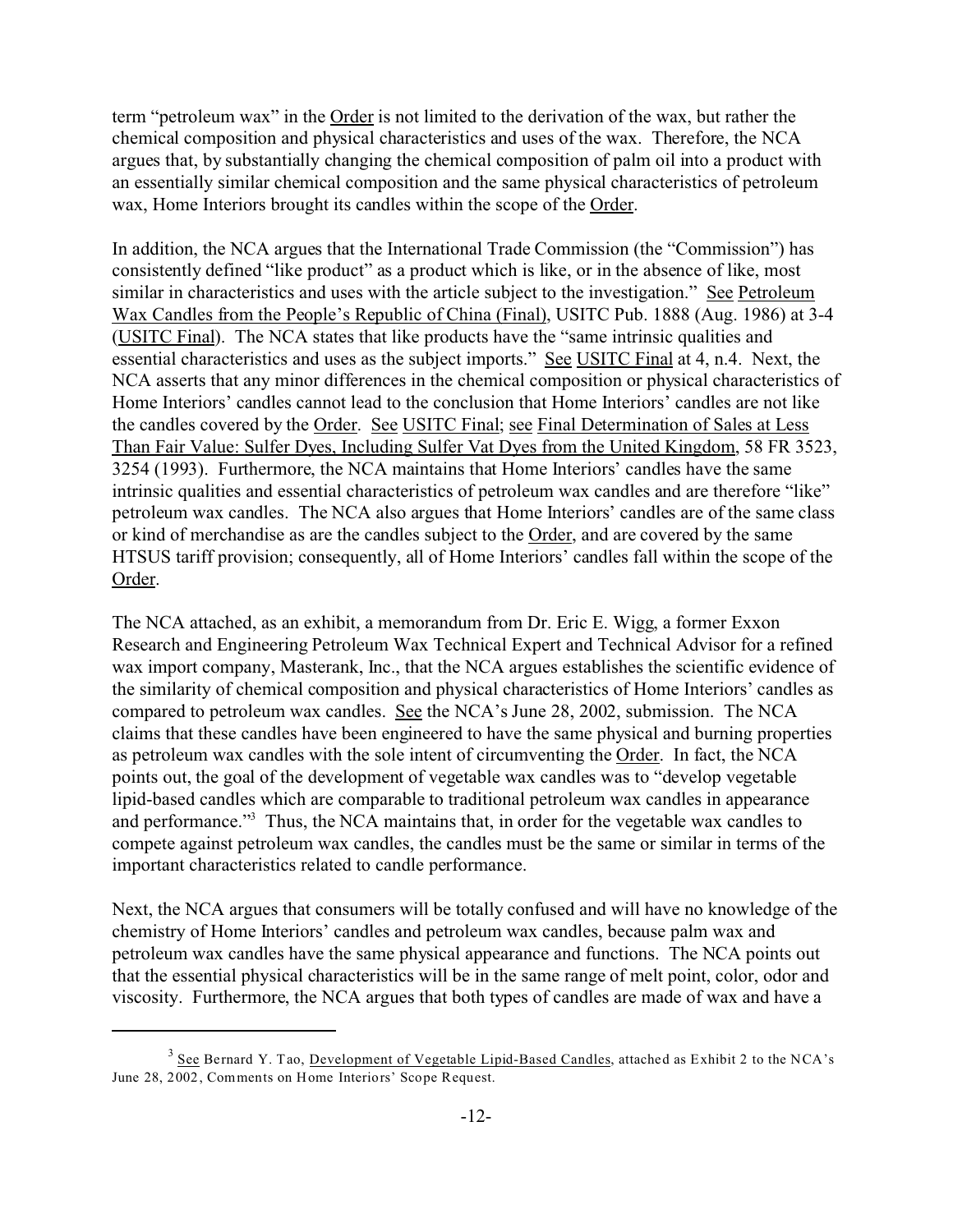wick. The NCA adds that palm wax and petroleum wax candles can be engineered to have higher or lower melt points. Moreover, the NCA maintains, it is the alkane-like part of the palm wax molecule to which 90 percent of the carbon atoms are associated which makes these palm waxes have the same physical characteristics and function as candle waxes, i.e., physical and combustion properties similar to those of petroleum waxes, which the NCA claims are the primary standard for candle wax. The NCA argues that it is through the hydrogenation process that the substantial transformation takes place to yield these alkane-like structures.

The NCA further argues that the consumer will compare the physical characteristics and performance of the palm wax candles to petroleum wax candles, which it claims are the standard in the marketplace. In addition, the NCA asserts, if the palm wax candles do not have the same intrinsic qualities and essential characteristics of petroleum wax candles, consumers will not buy them. Therefore, the NCA argues, Home Interiors has engineered its candles so that the candles are the same or similar to the candles which are subject of the Order.

The NCA argues that it has been alleged that palm oil is significantly more expensive than petroleum wax and that the process of producing palm oil candles involves substantially higher costs than the process of producing petroleum wax candles. The NCA claims that, once the palm oil is imported into the PRC, it is substantially transformed into a wax in The PRC. Furthermore, the NCA argues that, because The PRC is a non-market economy and has a history of dumping candles in the U.S. market, it is reasonable to expect that the palm wax candles will be sold in the United States market at dumped prices directly in competition with the U.S. produced candles. Therefore, the NCA claims that the cost of palm wax, compared to petroleum wax, is irrelevant.

The NCA points out that Home Interiors claims that the Department's past practice confirms that candles made of waxes other than petroleum wax should be excluded. However, the NCA maintains that the issue is not whether Home Interiors' candles are petroleum-derived, but whether they have the same or similar intrinsic qualities and essential characteristics when compared to petroleum wax candles. The NCA argues that the Department has never previously conducted an in-depth investigation of the chemical composition and physical characteristics of palm wax candles. For the same reasons, the NCA maintains that the physical and chemical attributes and the applications for which Home Interiors' candles are used are the same as the class or kind of merchandise subject to the Order. See Petroleum Wax Candles from the People's Republic of China: Initiation of Antidumping Duty Investigation, 50 FR 39743 (September 30, 1985). Therefore, the NCA argues, in order to compete against petroleum wax candles, Home Interiors' candles must have the same physical appearance and the same or similar range of melt point, color, odor, and viscosity.

The NCA adds that the Commission concluded that, "based on different characteristics and uses for petroleum and beeswax candles, we determine that beeswax candles should not be included within the scope of the domestic like product." See USITC Final. The NCA maintains that the term "petroleum wax" in the Order is not limited to the derivation of the wax, but rather the chemical composition and physical characteristics and uses of the candles. As discussed above the NCA contends that Home Interiors' candles have the same intrinsic qualities and essential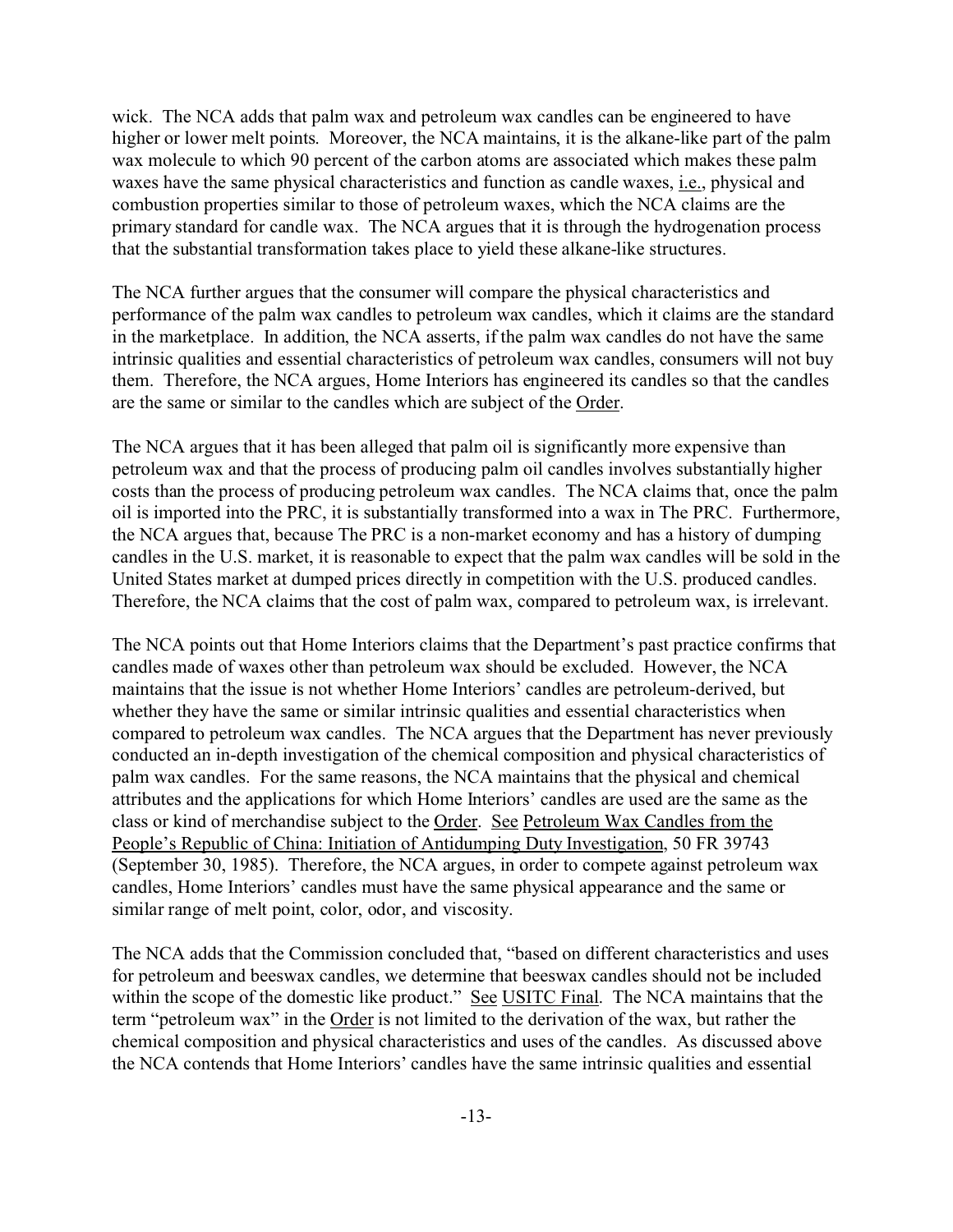characteristics and uses as the subject imports, which are the criteria used by the Commission to determine like product. Moreover, the NCA argues, in contrast to the beeswax candles, the palm wax candles have a similar chemical composition and the same physical characteristics and uses as petroleum wax candles. The NCA quotes Russ Berrie's expert, Mr. Roger J. Crain, from the memorandum attached to Russ Berrie's comments in the Leader Light scope investigation, who concedes that "vegetable wax and petroleum (paraffin) wax are similar."<sup>4</sup> Citing numerous Commission reports, the NCA argues the "like product" definition requires "similar" not "same." See the NCA's June 28, 2002 submission. Nevertheless, the NCA maintains the essential characteristic for which Home Interiors' candles are purchased and used, to provide light, heat, or scent, remains the same.

The NCA argues that the Department's reference to candles composed of 50 percent petroleum wax can only apply to candles that are over 50 percent beeswax, because the NCA believes that the 50 percent rule was based upon the Commission's beeswax exclusion. The NCA asserts that the 50 percent rule does not apply to other waxes that were not excluded and have the same intrinsic qualities and physical characteristics and uses as petroleum wax candles. The NCA argues that the Commission's conclusion was based on the following:

They are manufactured by U.S. producers principally for religious and specialty markets, and are priced considerably higher than petroleum wax candles. Ninetyfive percent of beeswax candle shipments from 1983 to 1985 were to churches and religious dealers. The remaining 5 percent were beeswax dinner candles. Ninety-four percent of the domestic beeswax shipments were for wax-filled glass containers used in religious observances and "other" miscellaneous candles, such as straight-sided alter and sanctuary candles.... Based on different characteristics and uses for petroleum and beeswax candles, we determine that beeswax candles should not be included within the scope of the domestic like product.<sup>5</sup>

The NCA notes that, in contrast to beeswax candles, Home Interiors' palm wax candles have the same physical characteristics and uses as petroleum wax candles and, therefore, were not excluded from the scope of the domestic like product.

Next, the NCA quotes considerations for determining "like product" as discussed by the Commission:

The legislative history of title VII makes it clear that "the requirement that a product be 'like' the imported article should not be interpreted in such a narrow fashion as to permit minor differences in physical characteristics or uses to lead to

 $4 \text{ See Mr. Crain's memorandum attached as Exhibit 1 to the NCA's June 28, 2002, submission, at 6.}$ 

<sup>&</sup>lt;sup>5</sup> See USITC Final at 5-6.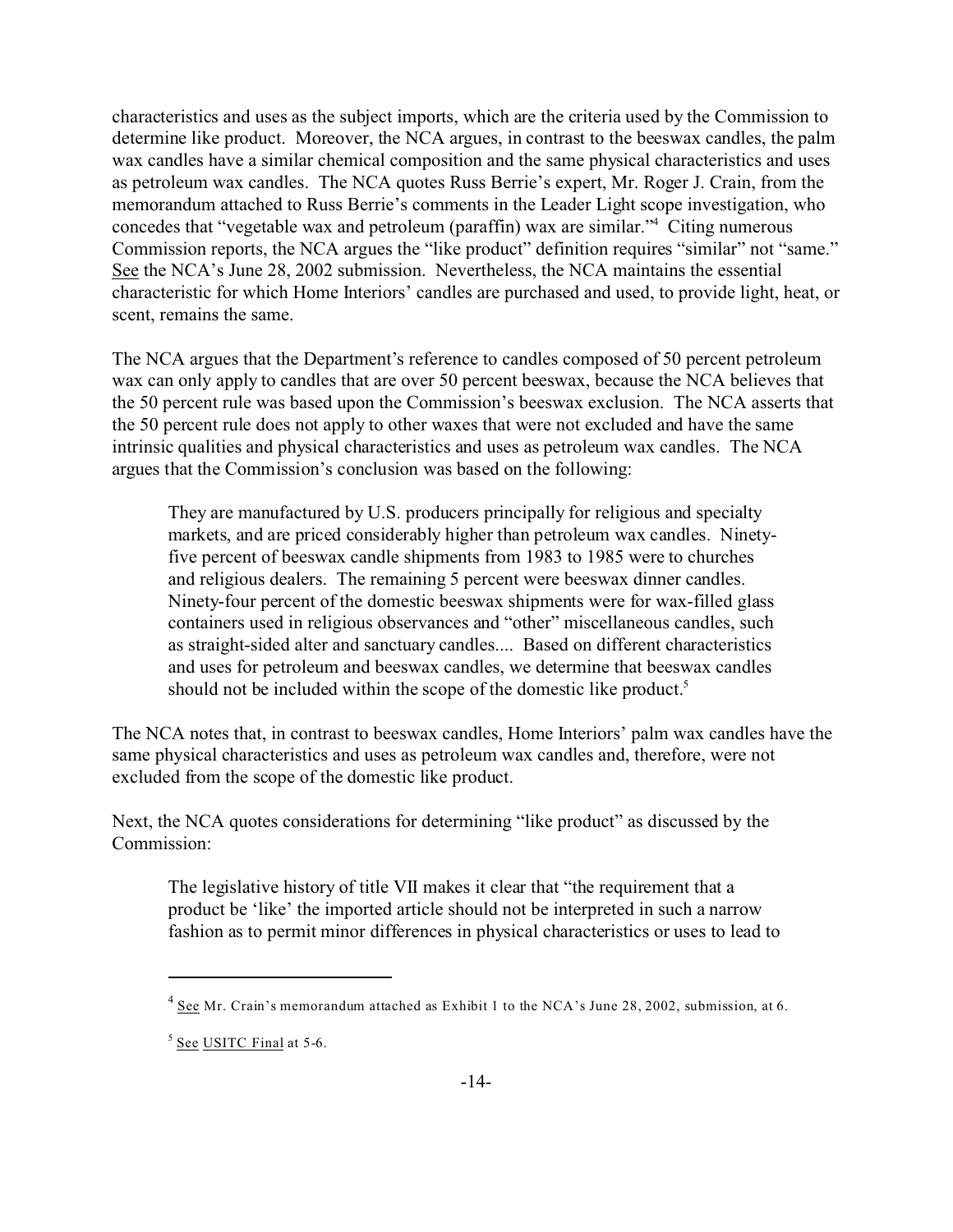the conclusion that the product and article are not 'like' each other, nor should the definition of 'like product' be interpreted in such a fashion as to prevent consideration of an industry adversely affected by the imports under investigation." S. Rep. No. 249,  $96<sup>th</sup>$  Cong., 1<sup>st</sup> Sess. 90-91 (1979). The Commission has consistently defined "like product" as one having the same intrinsic qualities and essential characteristics and uses as the subject imports.<sup>6</sup>

Therefore, the NCA maintains that Home Interiors' candles have the same intrinsic qualities and essential characteristics and uses as the subject imports. The NCA argues that what is of primary importance to the Commission in its exclusion is that beeswax candles were principally used in religious and speciality markets. Moreover, the NCA states that only 5 percent of the beeswax candles competed against the subject products, thus, sales of beeswax candles were limited to a very special niche in the candle market. See USITC Final at 5-6. The NCA claims that the Commission found that beeswax candles do not compete with petroleum wax candles. See USITC Final at 5-6. Furthermore, the NCA claims that the fact that beeswax and petroleum wax candles did not compete was the overriding factor that led to exclusion. In contrast, the NCA asserts that palm wax candles are aimed at the same mass market as the typical petroleum wax candle.

The NCA further notes what it characterizes as the long-standing efforts of candle importers to "expand the 'novelty candle' loophole in the Order through a continuing stream of scope requests, causing the Order on PRC candles to be subjected to over seventy Final Scope Rulings and many more requests." The NCA maintains that the success of the scope requests in eroding the Order has resulted in geometric increases in the volume of PRC candles coming into the United States. The NCA concludes by stating that Home Interiors is now asking the Department to narrow the scope of the Order so that it excludes everyday candles, claiming that they are novelty candles, and that the Department does not have the legal authority to narrow the scope of the Order.

#### **Legal Framework**

The Department examines scope requests in accordance with the Department's scope regulations, which may be found at 19 CFR 351.225 (2004). On matters concerning the scope of an antidumping duty order, the Department first examines the descriptions of the merchandise contained in the petition, the initial investigation, and the determinations of the Secretary (including prior scope determinations) and the Commission. See 19 CFR  $351.225(k)(1)$ . If the Department determines that these descriptions are dispositive of the matter, the Department will issue a final scope ruling as to whether or not the product is covered by the Order. See 19 CFR 351.225(d).

 $^6$  See USITC Final at 4, n.4.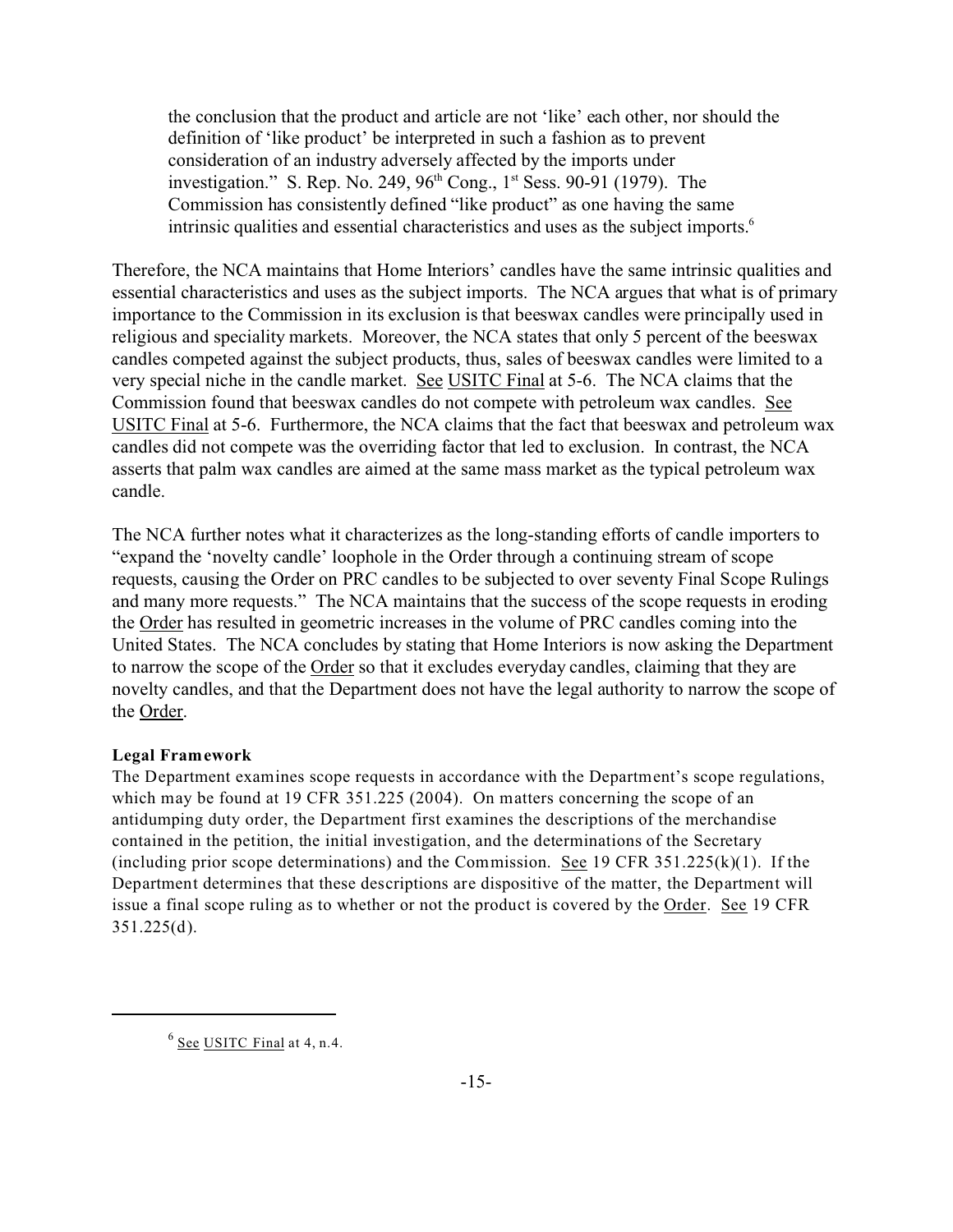Conversely, where the descriptions of the merchandise are *not* dispositive, the Department will consider the five additional factors set forth at 19 CFR  $351.225(k)(2)$ . These criteria are: i) the physical characteristics of the merchandise; ii) the expectations of the ultimate purchasers; iii) the ultimate use of the product; iv) the channels of trade in which the product is sold; and v) the manner in which the product is advertised and displayed. The determination as to which analytical framework is most appropriate in any given scope inquiry is made on a case-by-case basis, with or without formal inquiry, after consideration of all evidence before the Department.

Pursuant to 19 CFR  $351.225(k)(1)$ , the Department examined the description of the subject merchandise from the petition, the initial investigation, and the Commission's determinations. In its petition of September 4, 1985, the NCA requested that the investigation cover:

{c}andles {which} are made from petroleum wax and contain fiber or paper-cored wicks. They are sold in the following shapes: tapers, spirals, and straight-sided dinner candles; rounds, columns, pillars; votives; and various wax-filled containers. These candles may be scented or unscented and are generally used by retail consumers in the home or yard for decorative or lighting purposes.

See Antidumping Petition (September 4, 1985) at 7.

The Department defined the scope of the investigation in its notice of initiation. This scope language carried forward without change through the preliminary and final determinations of sales at less than fair value and the Order:

{c}ertain scented or unscented petroleum wax candles made from petroleum wax and having fiber or paper-cored wicks. They are sold in the following shapes: tapers, spirals, and straight-sided dinner candles; rounds, columns, pillars, votives; and various wax-filled containers.

See Petroleum Wax Candles from the People's Republic of China: Initiation of Antidumping Duty Investigation, 50 FR 39743 (September 30, 1985); Petroleum Wax Candles from the People's Republic of China: Preliminary Determination of Sales at Less Than Fair Value, 51 FR 6016 (February 19, 1986); Final Determination; and Order.

The Commission adopted a similar definition of the "like product" subject to its determinations, noting that the investigations did not include "birthday, birthday numeral and figurine type candles." See USITC Final, at 4, note 5, and A-2. The Commission stated that "we determine that the domestic like product shall consist only of petroleum wax candles." See USITC Final, at 9. In its discussion of "like product," the Commission also stated:

Petroleum wax candles are those composed of over 50 percent petroleum wax, and may contain other waxes in varying amounts, depending on the size and shape of the candle, to enhance the melt-point, viscosity, and burning power. See id., at 4-5.

-16-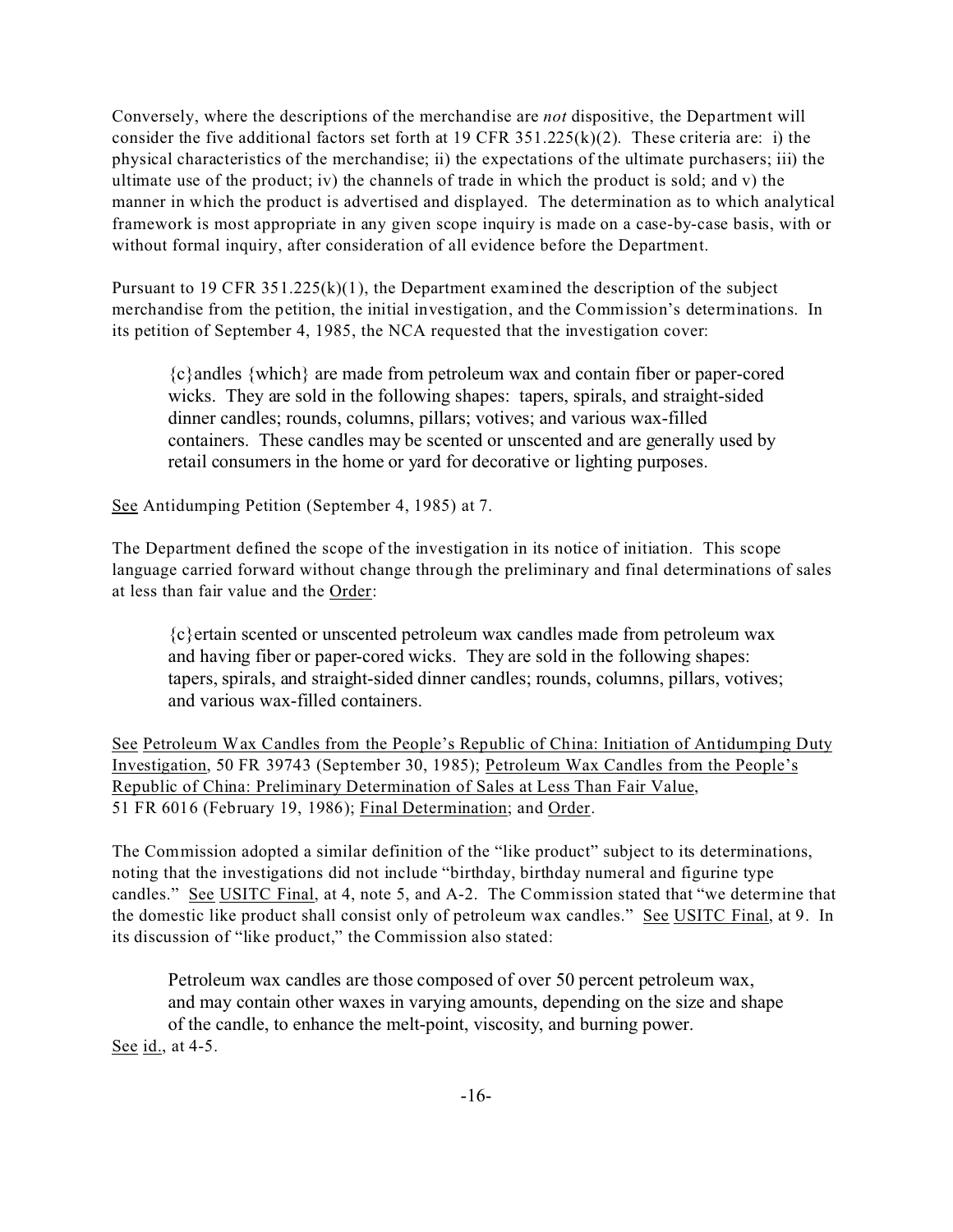The Department clarified the scope of the Order in relation to certain novelty candles. See Russ Berrie, 57 F. Supp. 2d at 1194. In 1987, the Department issued a notice to CBP in connection with a scope ruling which provides:

The Department of Commerce has determined that certain novelty candles, such as Christmas novelty candles, are not within the scope of the antidumping duty order on petroleum-wax candles from the People's Republic of China (PRC). Christmas novelty candles are candles specially designed for use only in connection with the Christmas holiday season. This use is clearly indicated by Christmas scenes and symbols depicted in the candle design. Other novelty candles not within the scope of the Order include candles having scenes or symbols of other occasions (e.g., religious holidays or special events) depicted in their designs, figurine candles, and candles shaped in the form of identifiable objects (e.g., animals or numerals).

#### See Customs Notice.<sup>7</sup>

Documents and parts thereof from the underlying investigation deemed relevant by the Department to this scope ruling were made part of the record of this determination and are referenced herein. Documents that were not presented to the Department, or placed by it on the record, do not constitute part of the administrative record for this scope determination.

In November 2001, the Department changed its interpretation of the scope of the Order. See J.C. Penney November Ruling. In this ruling, the Department reviewed the text of the scope of the Order, beginning with the text of the first sentence of the scope which covers " $\{c\}$  ertain scented or unscented petroleum wax candles made from petroleum wax and having fiber or paper-cored wicks." See Order. The text following this broad, inclusive sentence provides a list of shapes; this list is not modified by any express words of exclusivity. The result of our prior practice of not including within the scope of the Order candles of a shape other than those specifically listed in the Order was inconsistent with the fact that the candles were "scented or unscented petroleum wax candles made from petroleum wax and having fiber or paper-cored wicks."<sup>8</sup> In the J.C. Penney November Ruling, the Department revised this practice because the former practice had the effect of narrowing the broad coverage of the first sentence of the Order's scope. The list

<sup>&</sup>lt;sup>7</sup> The Customs Notice was a notice issued by the Department to the U.S. Customs Service (now known as Customs and Border Protection (CBP)) in connection with a July 1987 scope determination concerning an exception to the Order for novelty candles.

<sup>&</sup>lt;sup>8</sup> See, e.g., Endar January Ruling (In the Endar January Ruling, the Department determined that a "dragonfly" candle, in the shape of a rough-hewn stone with a dragonfly carved on top, should not be included within the scope because it is of a shape not specifically listed by the language of the scope), and in Final Scope Ruling  $-$ Antidumping Duty Order on Petroleum Wax Candles From the People's Republic of China (A-570-504); American Drug Stores, Inc. (March 16, 1998), the Department determined that a sphere or ball-shaped candle should not be included within scope because it is a shape not specifically listed by the language of the scope.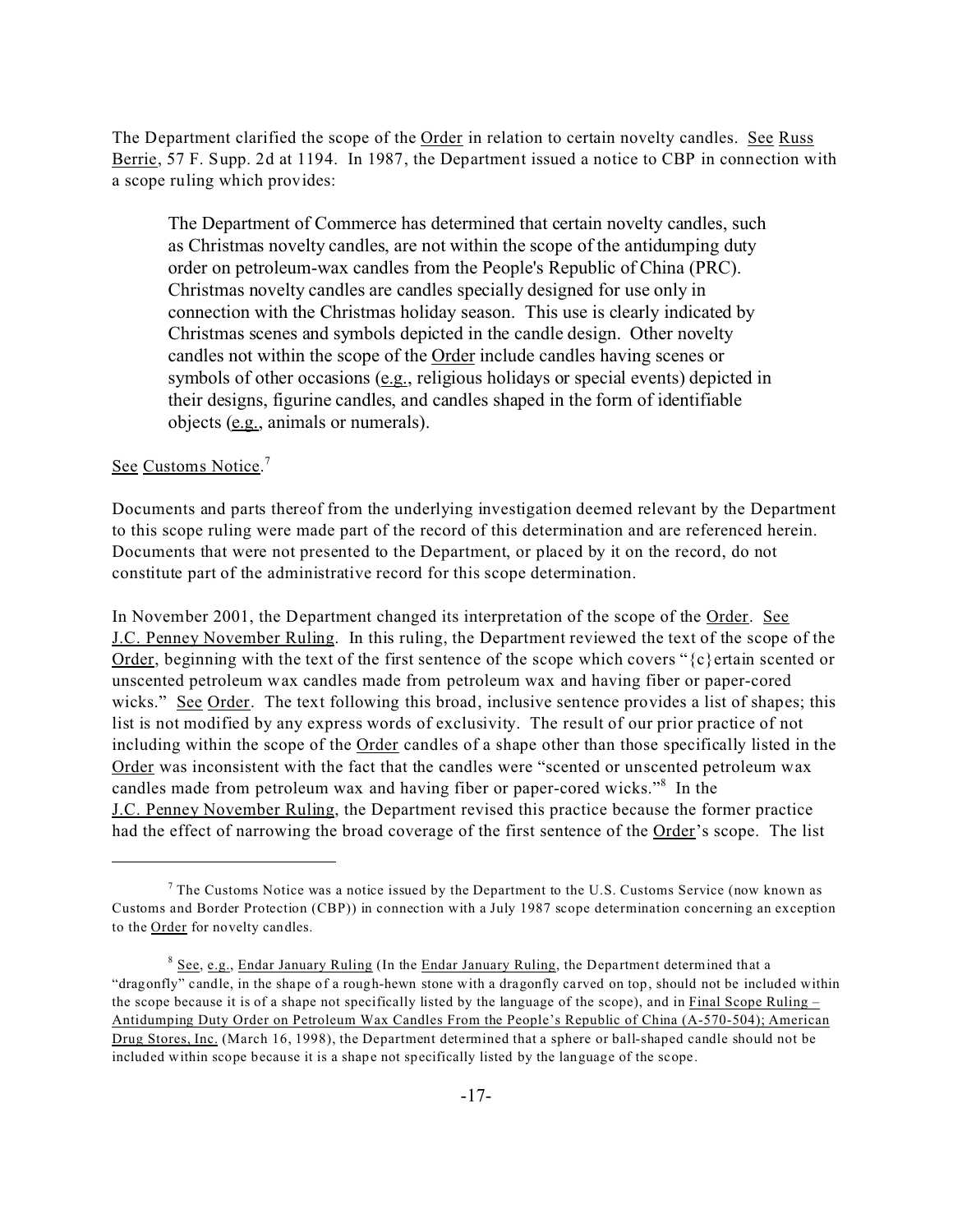of shapes in the second sentence of the Order's scope does not provide a textual basis for such a narrowing of the coverage of the first sentence of the Order's scope.

This approach of evaluating candles in light of the entire text of the Order's scope is in keeping with Duferco Steel, in which the court held that a better approach in scope rulings is to avoid subjective issues of intent and, instead, look to the petition's language to determine whether the class or kind of merchandise at issue was expressly included. See Duferco Steel, Inc. v. United States, 146 F. Supp. 2d 913 (CIT 2001) (Duferco Steel).

Although the specific scope decision in Duferco Steel was overturned by the United States Court of Appeals of the Federal Circuit (CAFC) in Duferco Steel, Inc. v. United States, 296 F.3d 1087 (Fed. Cir. 2002) (Duferco Steel II), the ruling by the CAFC does not undermine the Department's scope determination in the J.C. Penney November Ruling. The plain language of the scope of the Order clearly states " ${c}$  ertain scented or unscented petroleum wax candles made from petroleum wax and having fiber or paper-cored wicks . . . sold in the following shapes: tapers, spirals, and straight-sided dinner candles; rounds, columns, pillars, votives; and various wax-filled containers" are included within the scope of the Order. Thus, the Order offers a descriptive list of the shapes of candles included within the Order, but, as the courts have recognized, there is no requirement that every single product covered must be identified in the scope. More specifically, the CAFC has stated that "the petitions that led to the issuance of the Order did not need to specifically identify the {product} in order to cover {it}; our precedent, to say nothing of the regulations, makes clear that neither a petition nor an antidumping or countervailing duty order requires that level of specificity."<sup>9</sup> The CAFC further stated " ${a}$ s a matter of law, a petition need not list the entire universe of products . . . in order {for the petition} to cover those products."<sup>10</sup> Thus, as applied to this  $Order$ , there is no requirement, nor is it possible, for all the shapes of candles to be listed.<sup>11</sup> In fact, if the list were exhaustive, there would have been no need for the Department to render a decision on novelty candles or any other candle that was not explicitly listed as a shape in the scope of the Order. However, the Department did issue the novelty candle exception, which offered a narrowly construed exception and left all other petroleum wax candles from the PRC covered by the Order.

When determining whether a particular novelty candle is within the scope of the Order, the Department will first determine whether the candle is made of petroleum wax. If the candle is made of petroleum wax, the Department will look to see whether the shape of the candle falls within those shapes listed in the second sentence of the scope as defined in the Order, *i.e.*, "tapers, spirals, and straight-sided dinner candles; rounds, columns, pillars, votives; and various wax-filled

 $9$  Novosteel SA v. United States, 284 F.3d 1261, 1264 (Fed. Cir. 2002).

 $10$  Id.

<sup>&</sup>lt;sup>11</sup> See Petroleum Wax Candles from China, USITC Pub. No. 3226 Investigation No. 731-TA-282 (Review) (August 1999) (USITC Pub. No. 3226), at 18 ("Candles come in a wide variety of shapes and sizes. Major U.S. candle manufacturers reportedly will offer 1,000 to 2,000 varieties of candles in their product lines").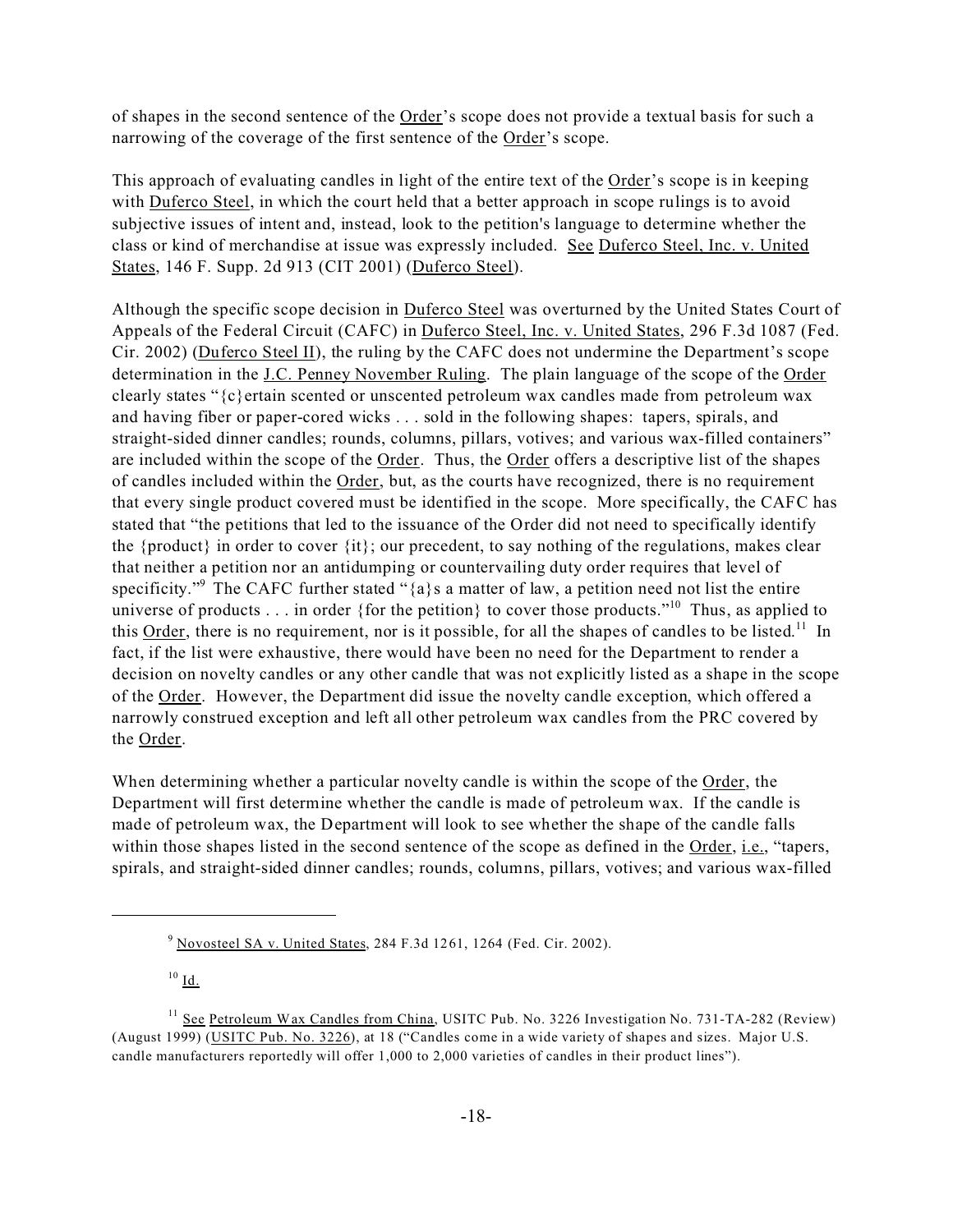containers." If the Department determines that a candle is one of these shapes, it is within the scope of the Order.

If the Department finds that a candle's shape is not among the shapes listed in the second sentence of the scope as defined in the Order, i.e., taper, spiral, straight-sided dinner candle, round, column, pillar, votive, and various wax-filled containers, then the candle will be evaluated to determine whether it is a novelty candle. For a candle to qualify for this exception, the characteristic which is claimed to render it a novelty candle (i.e., the shape of an identifiable object or a holiday-specific design), should be easily recognizable in order for the candle to merit not being included within the scope of the Order. Specifically, among other determining factors, the Department will examine whether the characteristic is identifiable from most angles and whether or not it is minimally decorative, e.g., small and/or singularly placed on the candle. If the identifiable object or holidayspecific design is not identifiable from most angles, or if the design or characteristic is minimally decorative, the Department may determine that the candle should be included within the scope of the Order. See J.C. Penney May Ruling; Final Scope Ruling – Antidumping Duty Order on Petroleum Wax Candles From the People's Republic of China (A-570-504); San Francisco Candle Co. (Feb. 12, 2001) (SFCC Ruling); San Francisco Candle Company, Inc. v. United States, 265 F. Supp. 2d 1374, 1379 (CIT 2003) (SFCC); and Endar January Ruling. If the candle does not possess characteristics set out in the 1987 novelty candle exception, and it is a scented or unscented petroleum wax candle made from petroleum wax and having a fiber or paper-cored wick, the Department will determine that the candle is within the scope of the Order.

#### **Analysis of Home Interiors' Candles**

With respect to the involved scope request, the Department finds that, for the reasons outlined below, Home Interiors' set of six "rose blossom" floater candles and Home Interiors' set of three "American heart" floater candles are included within the scope of the Order. We find that these candles are included within the scope of the Order because these candles are not identifiable objects. The candles also do not qualify for the holiday novelty exception, because these candles do not have scenes and symbols visible from multiple angles that are exclusively associated with any particular holiday. The Department further finds that the other three Home Interiors' candles, the set of three "sunflower" floater candles and Home Interiors' two sets of 12 "baked apple pie" and "vanilla" tea light candles are outside the scope of the Order, because the candles in the "sunflower" floater candle set are identifiable as sunflowers from multiple angles, and the "baked apple pie" and "vanilla" tea light sets are comprised of less than 50 percent petroleum wax and thus fall outside of the scope of the Order. Our analysis of each of these candles is provided below.

#### **"Sunflower" Floater Candle Set (Item Number 12116)**

The first set of candles is a set of three individual "sunflower" floater candles (item number 12116) and each candle is described by Home Interiors' as a three-dimensional sunflower which resembles a cut flower bloom when floated on water. Home Interiors' states that each bright yellow petal overlaps the next with clearly defined jagged tips and the candle has two green leaves extending out of both sides of the flower shape with clearly visible veins.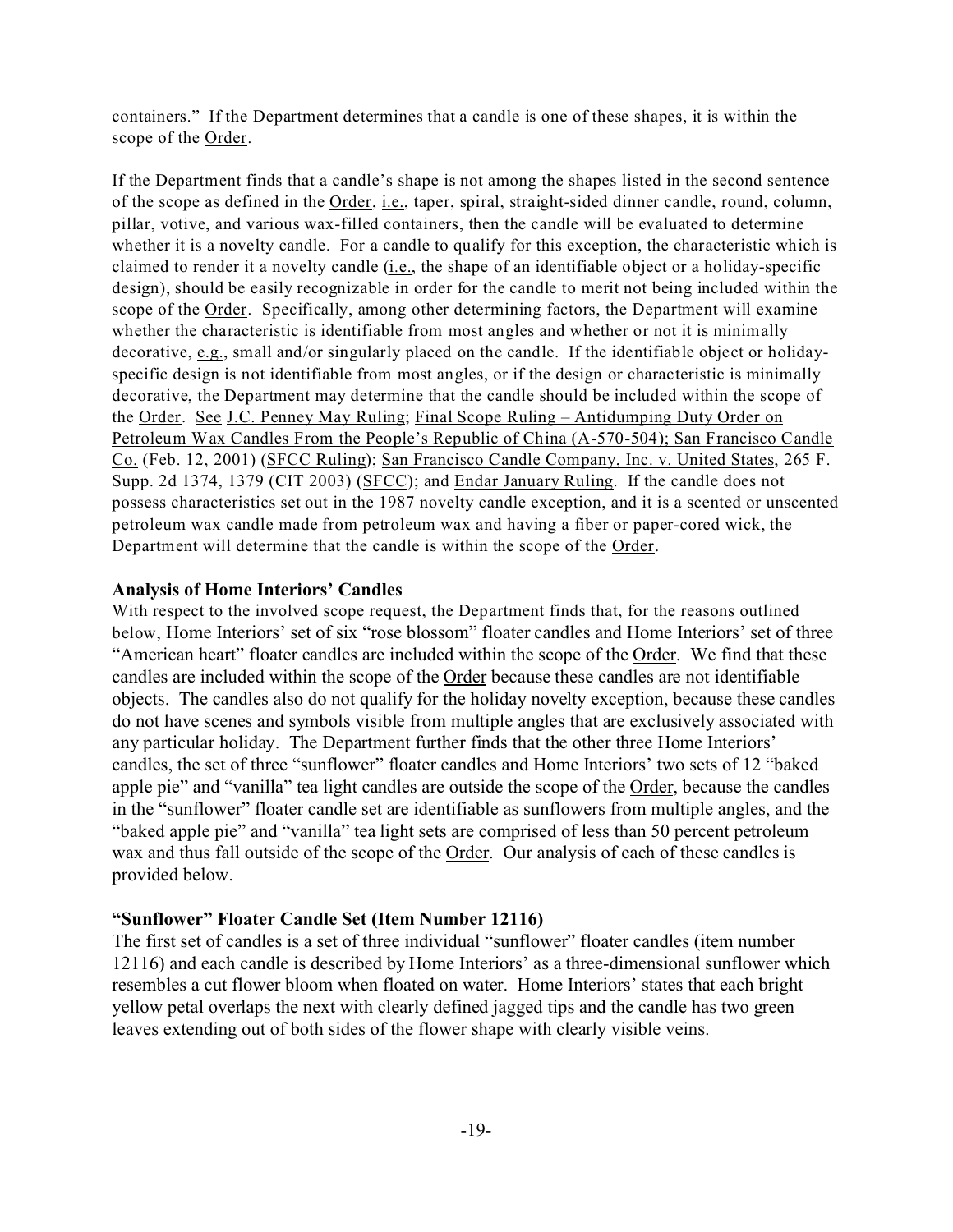We agree with Home Interiors' arguments that the "sunflower" floater candle set (item number 12116) was in the shape of an identifiable object and, therefore, should not be included within the scope of the Order. Pursuant to the Department's change in practice stated in the J.C. Penney May Ruling, if a candle is not in a shape specifically listed in the Order's scope, it will not automatically be excluded from the scope of the Order. Instead, the Department will normally evaluate whether the candle is a scented or unscented petroleum wax candle made from petroleum wax and having a fiber or paper-cored wick. In the instant case, the "sunflower" floater candle is a petroleum wax candle with a fiber-cored wick. Therefore, we must evaluate whether the characteristics of this candle bring it outside of the scope of the Order pursuant to the novelty candle exception detailed in the Customs Notice and our interpretation set forth in the J.C. Penney May Ruling.

Based on Home Interiors' comments, we examined whether each of the candles in the "sunflower" floater candle set (item number 12116) is in the shape of an identifiable object, namely, a sunflower, which Home Interiors claims the candles resemble. We found that these candles contain a flower design which is easily recognizable and sufficiently detailed to be identifiable as a sunflower from multiple angles. The "sunflower" candles contain leaves which cover the bottom of the candles and extend up along the sides of the candles, and the leaves are green with visible veins and brown accents, making them highly detailed. Additionally, the yellow petals of the flower consist of layers of petals which are decorated with two tones of yellow, etched veins and petals that are not consistently one size, similar to a real sunflower. The petals extend down the side of the candles and are visible from both above the candle and when the candle is viewed from the side. The yellow and brown center of each candle is textured to represent the seeds and pollen of a sunflower. When viewed from multiple angles, the "sunflower" floater candle has an identifiable flower motif and, given that the flower design is identifiable when the candle is viewed from above and from the side, we find that the "sunflower" floater candle is identifiable as a sunflower from multiple angles. See San Francisco Candle Co. v. United States, 265 F. Supp. 2d 1274 (May 14, 2003) (San Francisco Candle Ruling). Therefore, because this candle is easily recognizable and identifiable as a sunflower, Home Interiors' "sunflower" floater candle set (item number 12116) falls under the identifiable object novelty exception, and is therefore outside of the scope of the Order.

#### **"Rose Blossom" Floater Candle Set (Item Number 11538)**

Home Interiors describes the "rose blossom" floater candle (item number 11538) as a set of six, three-dimensional cut rose blossom candles with molded petals which overlap with defined edges which undulate. Home Interiors states that the largest portion of the outside rim of the candle represents six curved petals, each separated by the next, and the inside row of petals is another raised row of five petals also separated by defined, molded lines. Finally, Home Interiors claims that the center of the blossom continues with overlapping petals where the very center contains the wick. The "rose blossom" set contains one purple, one light pink, and one dark pink candle. The "rose blossom" is visible only when viewing the candles from the top. The majority of side views do not reveal that this candle is a "rose blossom." When viewed from the sides, the petals are not detailed enough to represent a flower, and it is not apparent that the candle is a rose blossom. Only when viewing the candle from above, due to the layers of petals which get closer together at the center of the candle, can one discern that the candle resembles a rose blossom.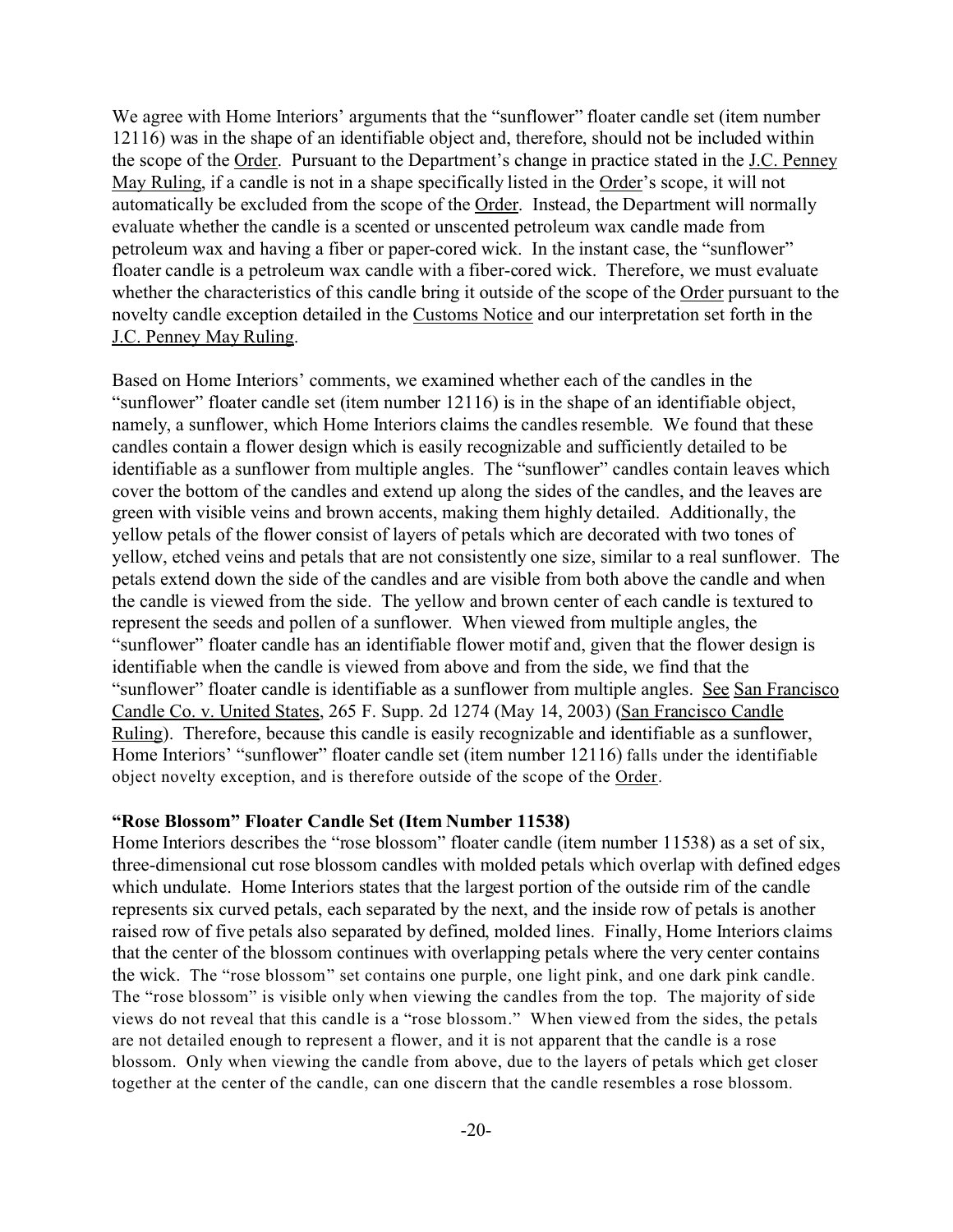We disagree with Home Interiors' arguments that the set of six "rose blossom" floater candles (item number 11538) are in the shape of identifiable objects and, therefore, should not be included within the scope of the Order. Pursuant to the Department's change in practice stated in the J.C. Penney May Ruling, if a candle is not in a shape specifically listed in the Order's scope, it will not automatically be excluded from the scope of the Order. Instead, the Department will normally evaluate whether the candle is a scented or unscented petroleum wax candle made from petroleum wax and having a fiber or paper-cored wick. In the instant case, the "rose blossom" floater candles are petroleum wax candles with fiber-cored wicks. Therefore, we must evaluate whether the characteristics of these candles bring them outside of the scope of the Order pursuant to the novelty candle exception detailed in the Customs Notice and our interpretation set forth in the J.C. Penney May Ruling.

Based on Home Interiors' comments, we examined whether the set of six "rose blossom" floater candles (item number 11538) are in the shape of an identifiable object, namely, a rose blossom, which Home Interiors claims the candles resembles. We found that these candles contain petals, which are only visible when the candle is viewed from above. However, when the candles are viewed from the sides, the petals and, thus, the shape of the flower is not discernible. Unlike the "sunflower" floater candle set, the "rose blossom" floater candles do not have sufficient detail to qualify as identifiable objects. The petals are not textured, they are one solid color and are not identifiable as petals from multiple angles. Additionally, the candle could easily be mistaken for any number of plants, flowers, or other objects. When viewed from multiple angles, these "rose blossom" floater candles do not exhibit any identifiable rose blossom motif. Given that the flower design is only identifiable when the candles are viewed from above, we find that the "rose blossom" floater candles from this set are not identifiable as rose blossoms from multiple angles. See San Francisco Candle Ruling. Therefore, because these candles are not easily recognizable and identifiable as rose blossoms, Home Interiors' "rose blossom" floater candle set (item number 11538) does not fall under any exception, and is therefore within the scope of the Order.

### "**American Heart" Floater Candle Set (Item Number 12117)**

Home Interiors describes the "American heart" floater candle set (item number 12117) as a set of three heart-shaped floating candles, which are decorated on the top with vertical red and white stripes, and a solid blue area with approximately 10 white stars, which are made to resemble an American flag design.

Home Interiors argues that the candles in this set are specific to both the 4<sup>th</sup> of July holiday and the Christmas holiday. Specifically, Home Interiors claims the "American heart" floater candles clearly depict an American flag, which they claim is the symbol for the  $4<sup>th</sup>$  of July, a national holiday and special event. They further argue that the holiday theme is apparent in that the candles are surrounded by Uncle Sam and sparklers for advertising and marketing purposes. They add that the only other market for these candles is in conjunction with a patriotic Christmas motif which is also evidenced in the candles' advertisements which show the candles displayed with a patriotically dressed Santa and what Home Interiors labels as other symbols of the Christmas holiday, many of which are specifically manufactured to hang on Christmas trees.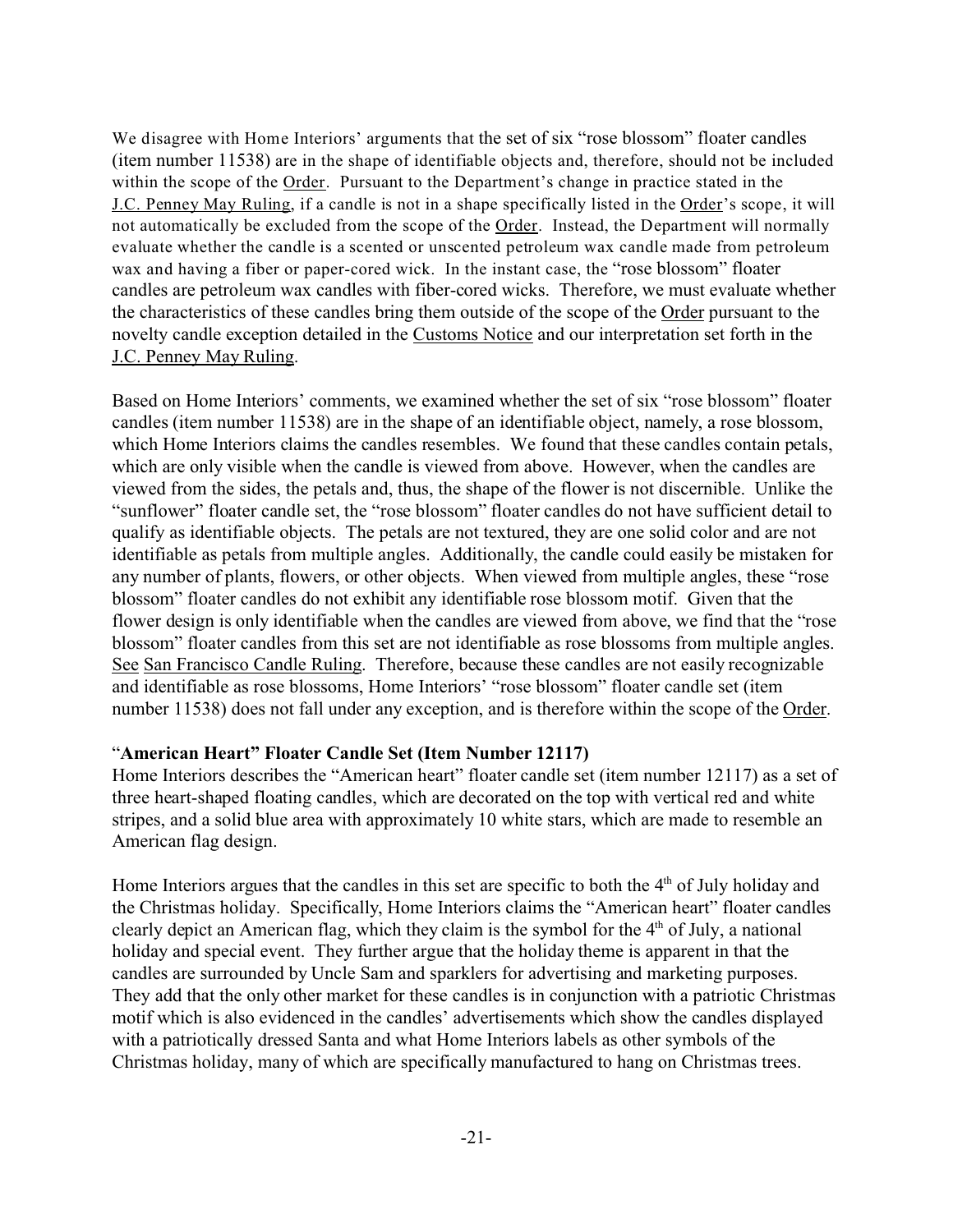With respect to the novelty candle argument, we find that the involved candles do not qualify for the holiday exception. The Department has ruled in the past that candles not containing "scenes or symbols specifically related to a holiday or other special event" are within the scope of the Order, because their use is not attributable solely to that specific holiday. See, e.g., Russ Berrie Scope Ruling; see also Final Scope Ruling - Petroleum Wax Candles from the PRC; Star Merchandise Inc. (July 27, 1994) (Star Ruling) (the Department determined not to include a "snowman" candle within the scope of the Order where the candle was in the shape of a snowman with a red Santa hat, cradling a small gift in one arm, and a small Christmas tree in the other, finding that the snowman was not exclusively associated with Christmas.) Nothing about the candles provide any indication that the candle is a Christmas candle or unique to any other particular holiday, specifically the  $4<sup>th</sup>$  of July. The use of the American flag as a patriotic symbol is not limited to the  $4<sup>th</sup>$  of July. Indeed, the flag is a symbol which is flown year round to represent patriotism and thus cannot be held to be a symbol unique to the  $4<sup>th</sup>$  of July. There are no scenes or symbols or motifs that are clearly limited to the Christmas holiday or the 4<sup>th</sup> of July.

We agree with the NCA's argument that both the heart design and the red, white, and blue flag motif are ubiquitous and can be used throughout the year. Specifically, we agree with the NCA's argument that the red, white, and blue flag motif can be used as a demonstration of patriotic commitment and that the use of this candle is not limited to any specific holiday.

We also disagree with Home Interiors' claim that this candle also qualifies for the Christmas holiday novelty exception because the only other market for these candles is in conjunction with a patriotic Christmas motif, which is evidenced in the candles advertisements where they are displayed with a patriotically dressed Santas and other Christmas-type symbols. In other words, Home Interiors' argument is stating that the "American heart" floater candle should qualify for the holiday novelty exception because the decorations included in some advertisements of these candles have a Christmas theme. We find this argument to be unpersuasive. Home Interiors is claiming that surrounding a candle that has no Christmas theme whatsoever with objects that may be related to Christmas is sufficient to qualify the candle for the holiday novelty exception. We disagree. There are no scenes or symbols or motifs that are remotely related to the Christmas holiday associated with Home Interiors' "American heart" floater candle. In order to qualify for the holiday novelty exception, the scenes, symbols, or motifs incorporated into a candle need to be specific to a particular holiday. Thus, we find that the involved candles do not qualify for the 1987 novelty candle exception, and thus are included within the scope of the Order.

## **"Baked Apple Pie" Tea Light Candle Set (Item Number 11611) and "Vanilla" Tea Light Candle Set (Item Number 11612)**

Home Interiors describes their set of 12 "baked apple pie" tea light candles and set of 12 "vanilla" tea light candles (item numbers 11611 and 11612) as scented tea lights made from palm oil and paraffin wax which are scented to smell like baked apple pie and vanilla, respectively. Home Interiors contends that the "baked apple pie" and "vanilla" palm oil and paraffin wax tea light candles in plastic cups are used in various decorative candle holders offered by Home Interiors.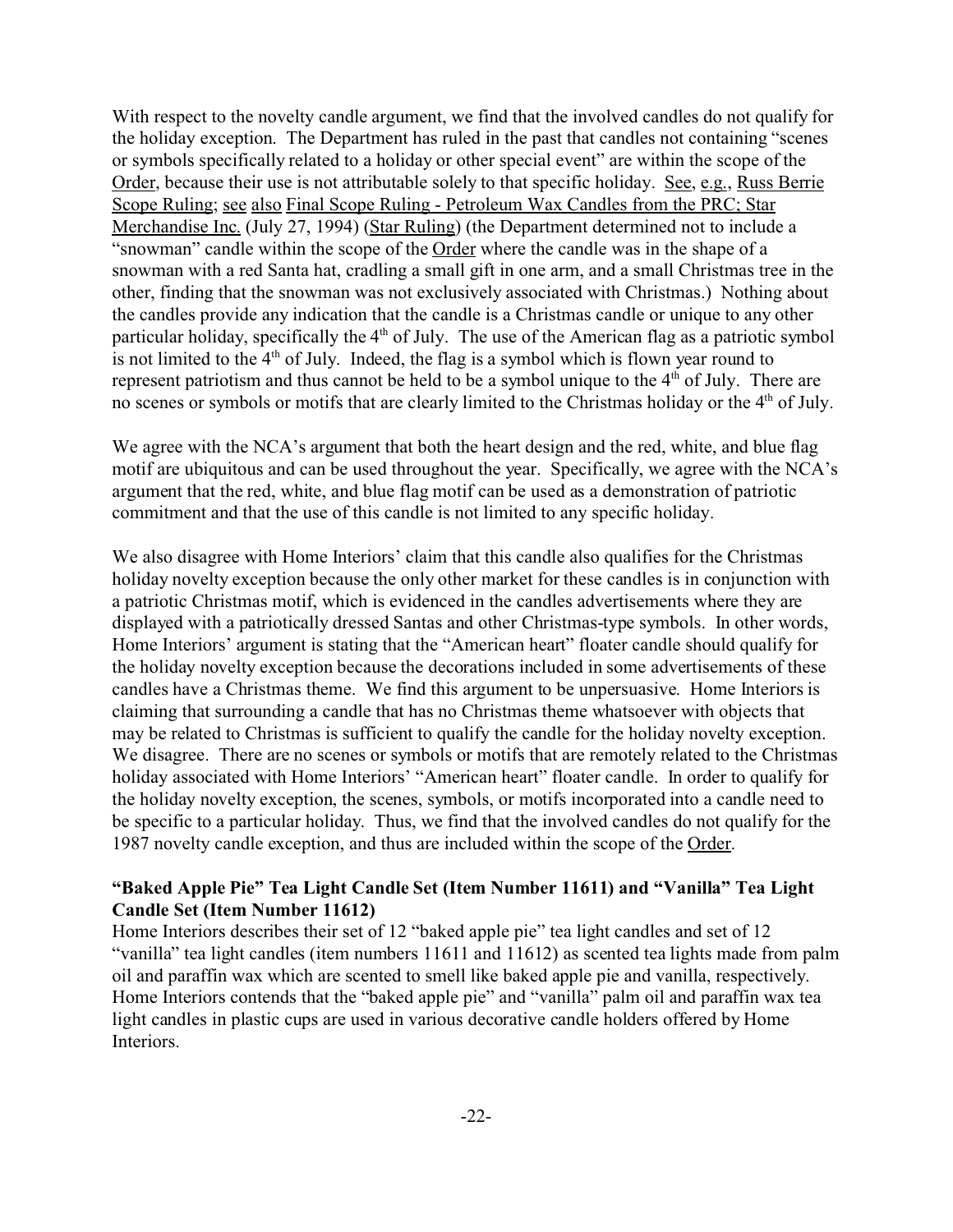The test results submitted by Home Interiors in their August 29, 2002, submission included laboratory test results issued by SGS U.S. Testing Company, Inc., which concluded that the "baked apple pie" tea light contained 32.0 percent paraffin<sup>12</sup> and 66.2 percent palm oil, while the "vanilla" tea light contained 32.9 percent paraffin and 66.0 percent palm oil. The laboratory results note that the paraffin content was determined according to the SGS Hong Kong method for paraffin wax content; however, the testing laboratory does not indicate in its results what testing method the testing laboratory used to analyze Home Interiors' candles.<sup>13</sup> The NCA argues in its comments that the test results submitted by Home Interiors are not acceptable because there is no indication that the tests were conducted using appropriate Customs testing methods. In past rulings, the Customs testing methods, 34-07 and 34-08, were considered acceptable testing methods by the Department. See Final Scope Ruling - Antidumping Duty Order on Petroleum Wax Candles from the People's Republic of China (A-570-504), Leader Light, (December 12, 2002) (Leader Light December Ruling); see Final Scope Ruling - Antidumping Duty Order on Petroleum Wax Candles from the People's Republic of China (A-570-504), Atico International, Inc., (November 1, 2002) (Atico November Ruling). According to the NCA, in these scope proceedings, only laboratory tests conducted in the United States and using Customs test methods that are acceptable for determining these candles' components can be used to determine whether a candle is subject to the Order. Home Interiors has not rebutted this claim.

The test certificate submitted as part of Home Interiors' August 29, 2002, scope request does not indicate the testing methodology employed. It has been the Department's practice to require that parties filing a scope request submit test results from an independent testing facility in the United States in order to establish that an acceptable testing methodology was used. See Leader Light December Ruling. We agree with the NCA that the test results submitted by Home Interiors in its August 29, 2002, scope request do not fulfill this requirement because the testing facility used by Home Interiors was not an independent testing facility located in the United States. This requirement indicates to the Department the testing methods employed so that the Department is able to determine whether these testing methods are acceptable to determine the candles' composition. Additionally, the SGS U.S. Testing Company, Inc. test certificate does not indicate the test methods employed, thus we are unable to determine from that certificate whether an acceptable test methodology (e.g., Customs Methods 34-07 or 34-08) was used to determine the candles' composition. Thus, because the August 29, 2002, laboratory results are not conclusive, the Department is making its determination based solely on the December 16, 2004, laboratory test results.

<sup>&</sup>lt;sup>12</sup> While Home Interiors refers to its candles as "paraffin," the Department's practice has been to treat "paraffin" and "petroleum" as synonymous. See, e.g., Final Scope Ruling – Antidumping Duty Order on Petroleum Wax Candles From the People's Republic of China (A-570-504); Burlington Toiletries International, Ltd. (March 25, 2003) (Burlington) at page 9 ("Both the ITC's definition of the domestic 'like product' and the scope description adopted by the Department to cover this **Order** use language and references to 'petroleum wax' candles which include, but are not limited to, 'paraffin wax' candles.").

<sup>&</sup>lt;sup>13</sup> See the testing certificate which is included as part of Home Interiors' August 29, 2002, request.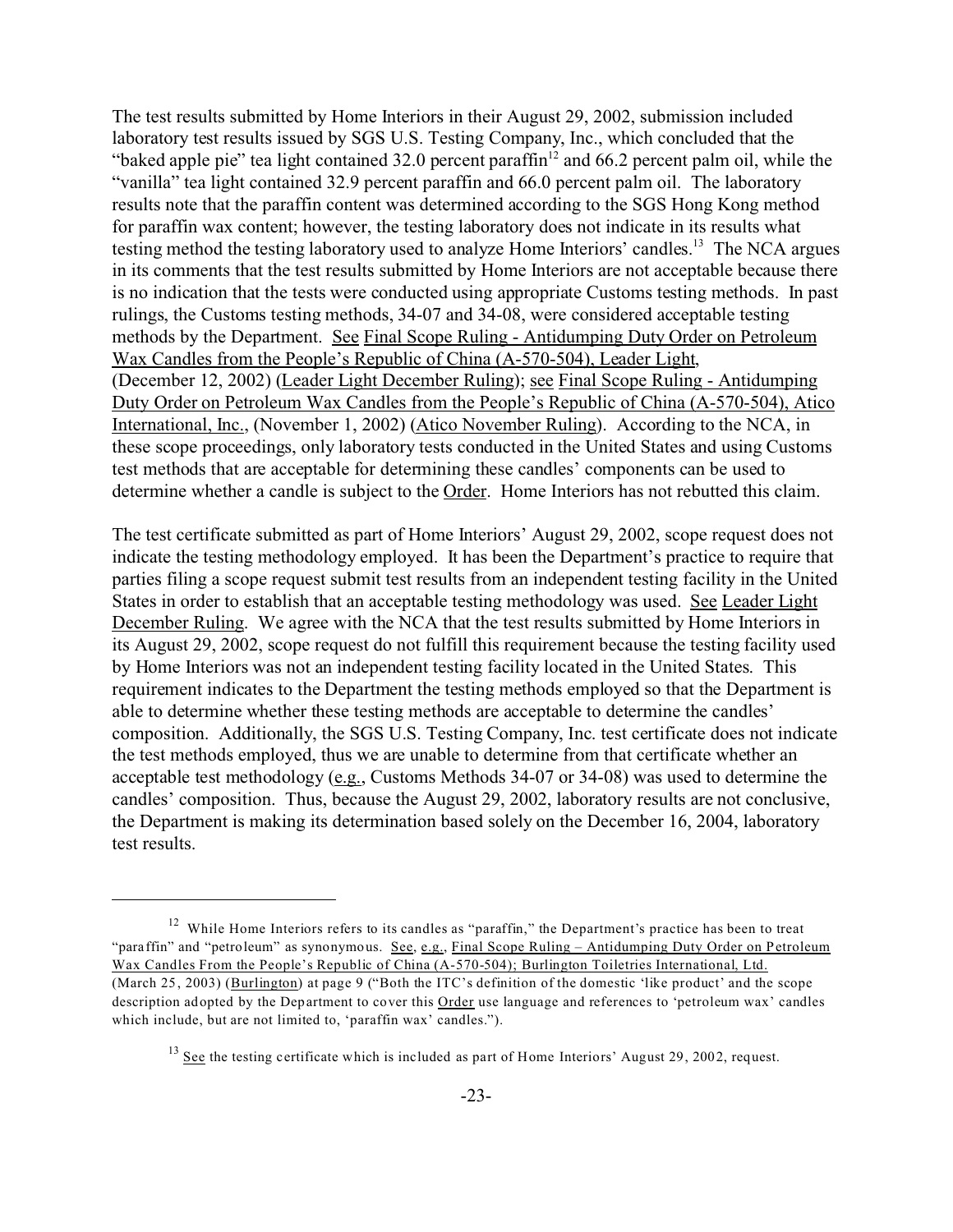In its December 16, 2004, submission, Home Interiors included laboratory test results issued by the SEA, which is accredited by CBP under Chapter 34 of the HTSUS. SEA was requested to conduct analyses of the "baked apple pie" and "vanilla" tea lights to determine the percentage of paraffin wax in the submitted tea light candles using United States Customs Laboratory (USCL) methods 34-07 and 34-08. SEA performed two separate tests on four candles, which were two samples of the "baked apple pie" tea light candles and two samples of the "vanilla" tea light candles, and found that the first sample of the "baked apple pie" tea light candles was comprised of 37.5 percent palm oil and 56 percent paraffin wax. SEA found that the second sample of the "baked apple pie" tea light candles was comprised of 42.3 percent paraffin wax and 54 percent palm wax. SEA's first test of the "vanilla" tea light candles found that the candle consisted of 33.7 percent paraffin wax and 67 percent palm wax. The second test of the "vanilla" tea light showed the content of the candle to be 32.9 percent paraffin wax and 67 percent palm wax. These results are the average of two runs completed for each of the four candles.<sup>14</sup>

It has been the Department's practice to require that parties filing a scope request submit test results from an independent testing facility in the United States in order to establish that an acceptable testing methodology was used. See Leader Light December Ruling. In past rulings, Customs testing methods, 34-07 and 34-08, were considered acceptable testing methods by the Department. See Leader Light December Ruling; see Atico November Ruling. We therefore find that the test results submitted by Home Interiors in its December 16, 2004, submission fulfill those requirements.

The Department has reviewed the information on the record, including the description of these products as well as the test certificates included in Home Interiors' August 29, 2002, and December 16, 2004, submissions. We agree with Home Interiors that these products are not included within the Order based on the laboratory analysis from SEA because these candles contain less than 50 percent petroleum wax content.<sup>15</sup>

We note that the Home Interiors scope inquiry is separate from the anticircumvention inquiries initiated by the Department on the apparent petroleum content of mixed wax candles. Specifically, on March 7, 2005, the Department published in the Federal Register a notice of initiation of anticircumvention inquiries in the antidumping duty order on petroleum wax candles from the PRC. See Petroleum Wax Candles From the People's Republic of China: Initiation of Anticircumvention Inquiries of Antidumping Duty Order, 70 FR 10962 (March 7, 2005). The anticircumvention inquiries were initiated in order to determine whether mixed wax candles composed of petroleum wax and varying amounts of either palm or vegetable-based waxes can

<sup>&</sup>lt;sup>14</sup> Home Interiors submitted two samples of the "baked apple pie" tea light candles and two samples of the "vanilla" tea light candles. SEA ran two tests on each of the two samples of each tea light and the reported number is the average of the two tests performed.

 $15$  However, the Department notes that, while the aforementioned test results may assist the Department in making its scope ruling, such results may not be dispositive of the exact composition of candles of this item number when such candles are presented at a future time for entry at one of the several U.S. Customs ports of entry.